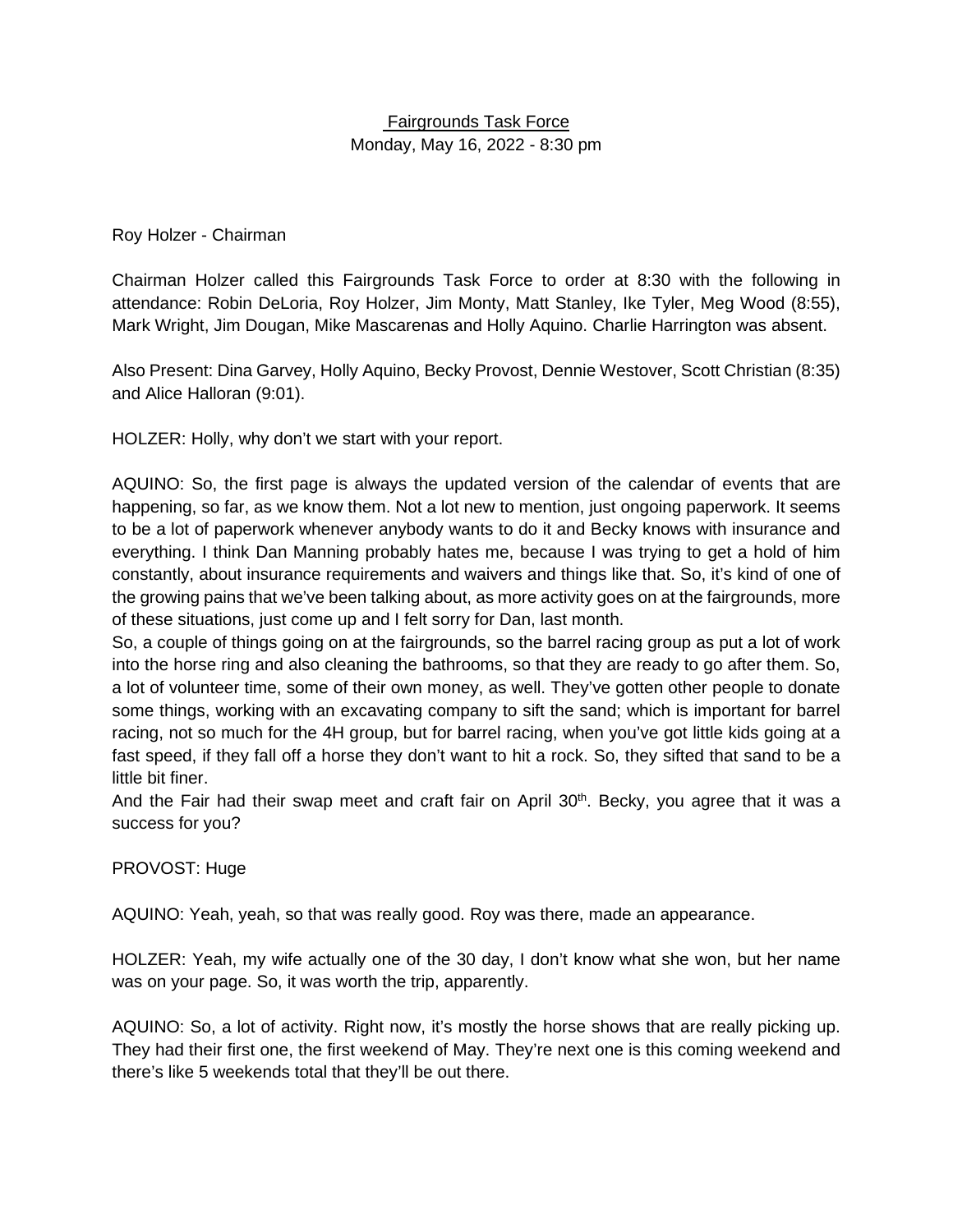And then, we put a dumpster out there, as well. So, the barrel racing group, they will be, pretty much in charge of maintaining that, in terms of making sure that it's tarped, properly, but, it can also be used for the fair, as well, so it's like 2 birds, 1 stone, to take care of that situation.

HOLZER: So, did we address, like the access to that area, at all or what? I know we were going to ask Dan Manning for an opinion.

AQUINO: So, I mean, I've gone back through a lot, because this discussion has come up previously and I was reading through a lot of minutes from like 2011 and 2016 and I think we can basically do whatever we want, but we have to make a decision, in terms, because it's not really a county park. You know, we don't have county park and rec staff to maintain it as if it was a park.

DOUGAN: Can I interrupt for a sec?

AQUINO: Yeah, absolutely.

DOUGAN: So, Roy knows what you're talking about, Holly, because you guys have discussed it. We've discussed it already, but everybody else in the room doesn't know.

AQUINO: Right, the backstory.

DOUGAN: So, it's the horse arena. So, we rent the horse arena for certain events, but there are others, locals, I guess, who are fairly close by, who utilize the fairground and the horse arena with their horses, but during the day, at times and so that's the conversation, you know, you're renting it to some, this group has invested some, because we rent it as is, but, they've invested some to make the sand better for, specifically for they're doing.

AQUINO: Fixing boards.

DOUGAN: So, how do we handle others that are using that same space without renting? Is it a public space? It is just how to handle it?

AQUINO: Previously…

HOLZER: So, the individual that rented it, we had them fill out the normal County rental forms?

AQUINO: Yes

HOLZER: Insurance?

AQUINO: Yes, absolutely. The situation was, previously there were no locks on the gates there, so people could just come over with their horses and use it whenever they wanted and this has been going on for years and now there's a lock on the gate and so people are upset that there is a lock on the gate, you know. Previously, as people do go in there, too, we can't police what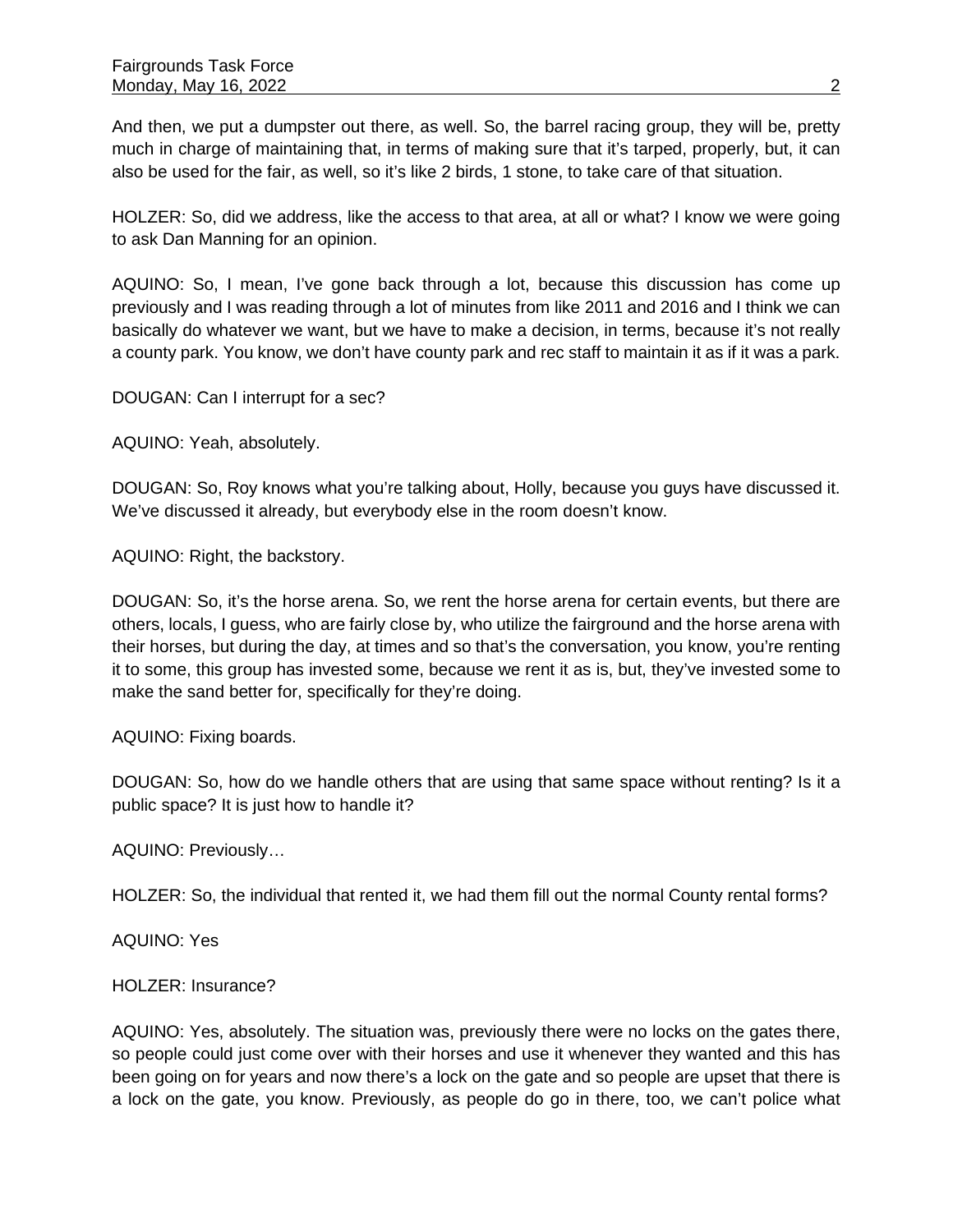happens there, but you know, people do drink while they're doing those things and there were, quite often, beer cans and liquor bottles left all around the ring, as well.

HOLZER: Okay

MONTY: For those that don't rent, and come in and use it, do they fill out any paperwork?

AQUINO: No, because there's no security.

MONTY: To me, it's bottom line, they fill it out or they don't use it. Whether they pay for it or not, they fill it out and they agree to maintain no alcohol, because we are a public location, there shouldn't be alcohol. I mean we're putting ourselves at great liability.

DOUGAN: Let me just, let me just make a few other parallel. I don't disagree, but let me make a few other parallels. People come and walk the track, you know.

MONTY: But, they're not usually drinking.

DOUGAN: I don't know, but so, it's not quite the same, but it's similar.

HOLZER: Well, I think there's a difference riding a horse versus walking.

MONTY: Maybe we should have a sign in, if you're coming over to walk the track then you sign in.

AQUINO: So, that is another situation that we should probably talk about, because there are no rules and regulations that are posted there.

MONTY: So, we get rules and regulations.

AQUINO: Exactly and there are county parks that have horse rings that are opened in the public and based on what Dan Manning has said, previously, through other notes that I have read, any county park, it's kind of like a hiking trail, that it's your own risk when you're doing that. Our concern or my concern is that, you know, the horse group as put a lot time and effort into maintaining the ring and then if we allow the general public to come in, they're the ones that are going to have to continue to maintain it and that's kind of not fair to them. If it was opened as a county park, with posted rules and regulations, I would to think we need staff to oversee that and to maintain whatever happens when the public's there, but we're not setup that way.

MONTY: My big concern is the liability aspect. I mean that's a lawsuit waiting to happen.

HOLZER: Well, it's a double standard, if we ask some to sign the forms.

TYLER: Well, even if you sign the forms, you're going to get a lawsuit, Jim.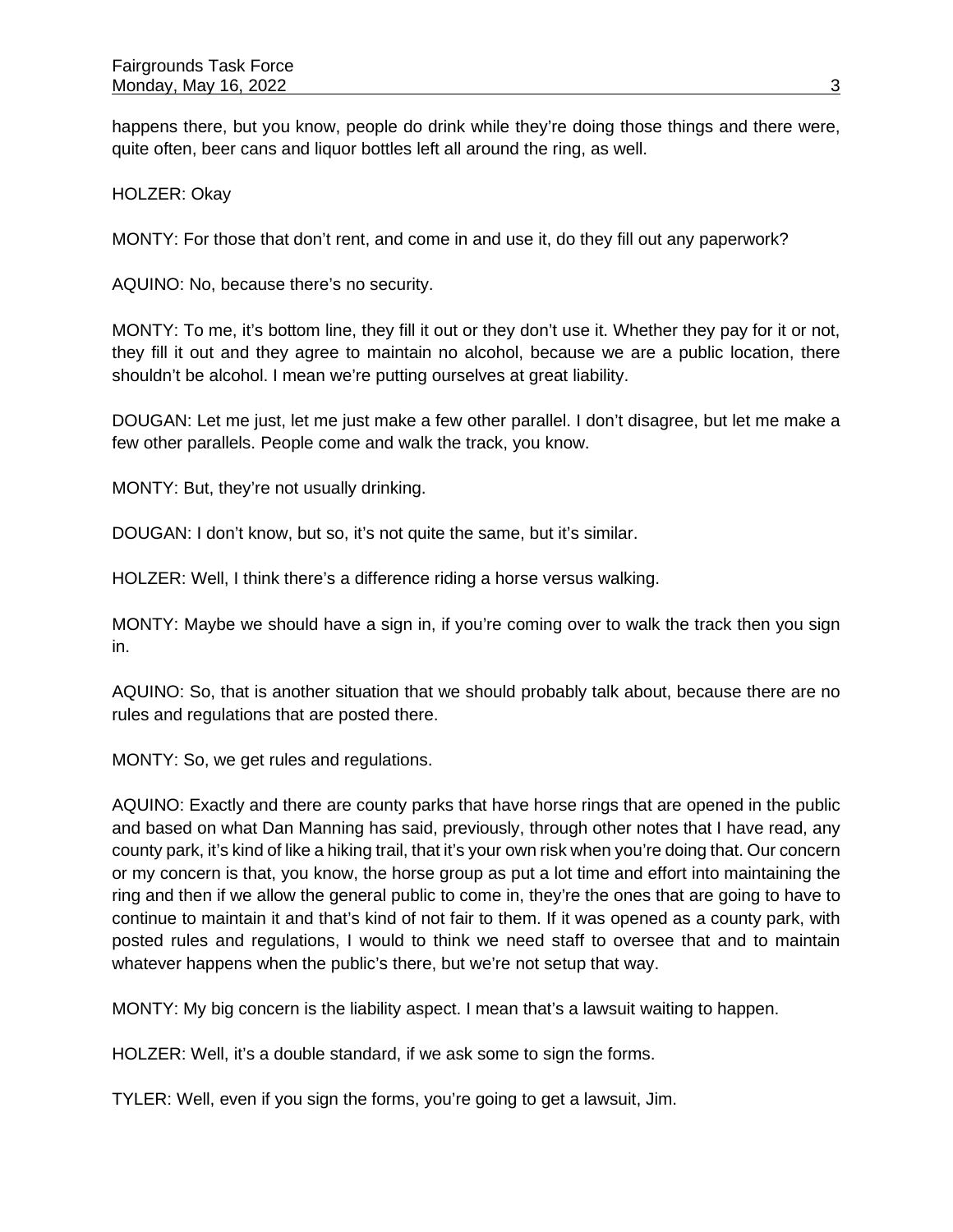MONTY: Yeah, I know that.

TYLER: It's like those forms that they use to play basketball over here at the gym.

MONTY: I understand, but again I agree with Holly, that as far as, if you've got people renting it to use it and they're taking care of business and these other people are coming in and not taking care of business, it shouldn't fall back to us to take care of their business.

HOLZER: Do we have any…

MONTY: And it definitely shouldn't fall back to the people that are renting it.

HOLZER: Do we have any signs there that says, use of these facilities is at your own risk, for like the walkers and stuff?

AQUINO: No, no

HOLZER: I know for like our bike track in Wilmington, our insurance company wants us to plaster that. Even then, no matter what we have, if we're getting sued, we're getting sued.

AQUINO: Again, because that is a park that is opened in the public, where this is a fairgrounds, which is technically, even though it's owned by the County, a public entity. It's a rental facility, it's not open as a park, but it kind of is.

HOLZER: So, my gut feeling on this and I could be wrong and certainly anyone else can interject, but my gut feeling is to get some kind of handle on it, whoever's using it for the horses should have to, you know, register and maybe sign the waiver, especially since we have a group that's renting the facilities, right now.

## AQUINO: Right

HOLZER: So, there's some kind of accountability. So, the lock on the gate isn't necessarily a bad thing, that's just me though.

PROVOST: Are the locals the ones that are still in like, Moreen's group and whatnot?

AQUINO: Some of them are, but the point is, if you open it up to the public then you're opening it up to everyone. If it was just one or two individuals that we know, then that's sort of a one on one, you know, basis. You know, right now, I think Moreen wants to know, also and people in her group, can they use it outside of the rented time or not? And if we're going to make people rent it out, they need to do the application, give us their insurance and pay a rental fee and that is too burdensome for the people who are using it, that just want to go in, in like the evening while it's still light and run their horse around the ring for an hour.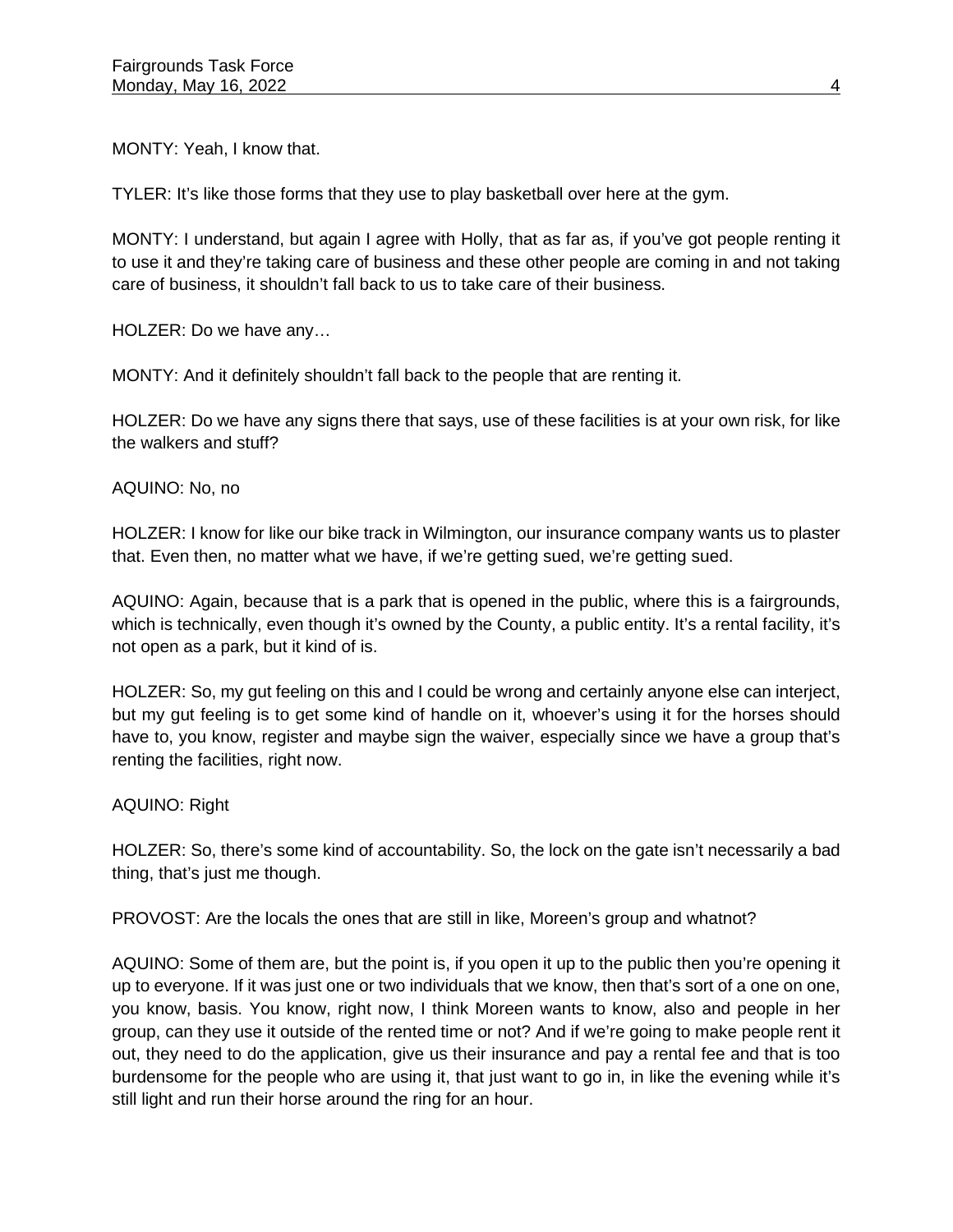HOLZER: Do you know how many people we're talking about?

AQUINO: So, there's probably about, at least, 2 that we know of, that do it on a regular basis.

HOLZER: So, if they do it on a regular basis and it's only 2 people, would it be that cumbersome for them to go through that process, just to cover us?

AQUINO: For all year long?

HOLZER: Well, just have a handle on it, because otherwise we have a double standard here.

AQUINO: Right

HOLZER: So, if we're going to do it for one, we need do it for all.

AQUINO: Oh, we can absolutely do it for all, it's just that I don't think those people would do it.

HOLZER: Well, then they don't use the facility.

AQUINO: Okay

PROVOST: Are those two, I'm pretty sure they're both part of Moreen's group. Can they be considered on Moreen's?

HOLZER: That would be a question…

PROVOST: Because, they have insurance through their group.

HOLZER: That would be a question for Dan.

AQUINO: Yeah, because the insurance specifically has the dates that it's rented. So, if they're going to do it all year long, you're going to have to cover your insurance for the entire year, like a blanket permit. Kind of what we're doing with Cornell this year, it's a new thing that we're doing with them, but they still have to come to us to say, is it available.

HOLZER: Right now, I don't think that's necessarily a bad thing. I wouldn't mind sort of like the State and the County looked at over by North Hudson, the horse trails, down the road, maybe we should have more of that, at your own risk stuff, but the actual, like ring and stuff, I think we, right now, anyways, I think we need to control it. So, the easiest way, since we're only talking about a couple of people, so to see if they can be on the insurance, get you the necessary requirements, that are in place, right now, otherwise we're just reinventing the wheel. The biggest thing is, I want to see the same standards for whoever's using it.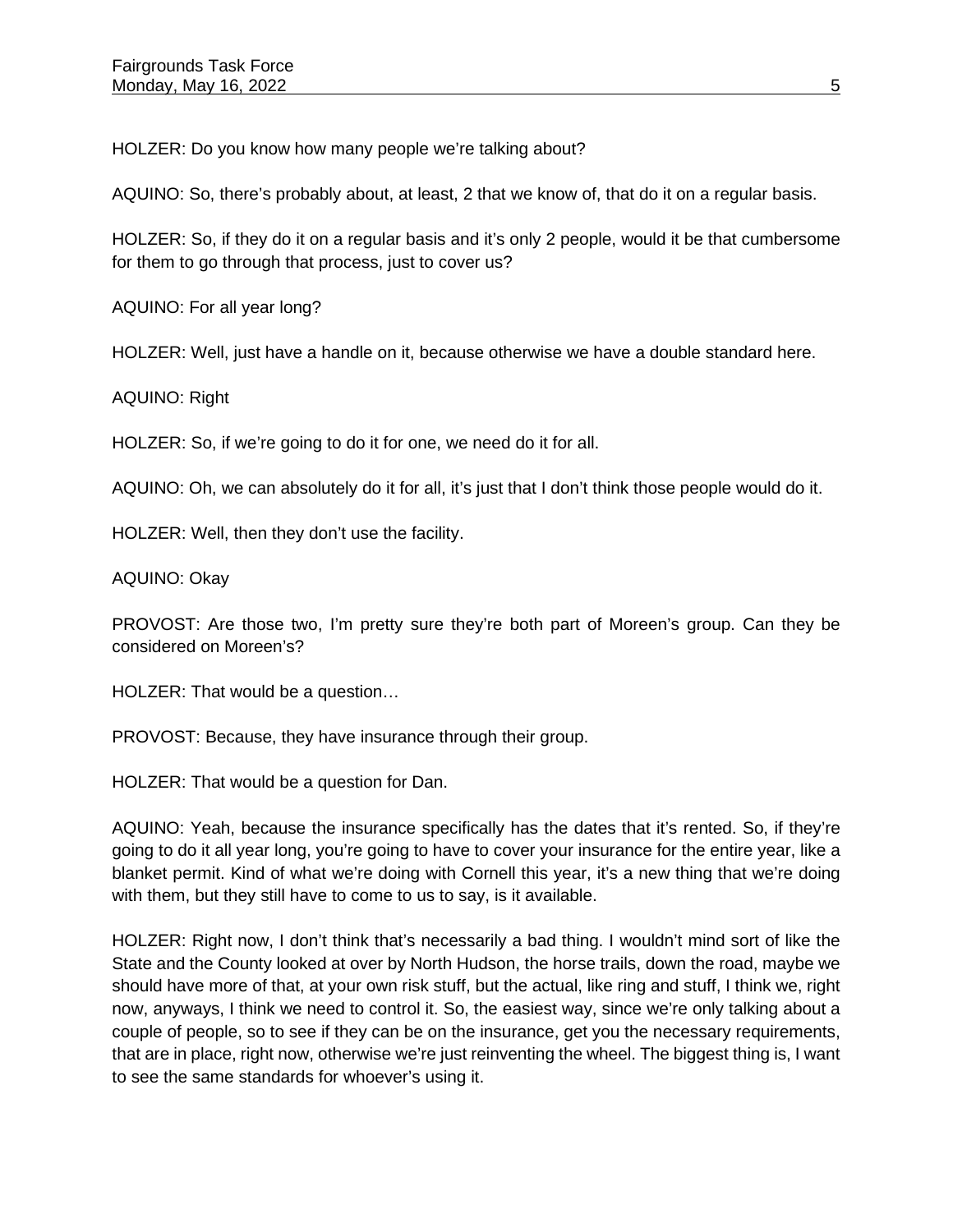TYLER: It should be a conversation with the insurance company, ask them what they want.

HOLZER: Yeah, yeah.

STANLEY: I was going to say that, it's County owned, right?

HOLZER: Yeah

STANLEY: So, we have insurance there?

TYLER: Right

HOLZER: Well, we require, like people that rent the facility to give us an insurance policy.

STANLEY: But, sure, if somebody's not renting the facility and wanted to use it the facility, there's still insurance there?

TYLER: Correct

HOLZER: Oh, yeah, like the walkers.

STANLEY: Like a town park.

HOLZER: But, we should still probably look at, getting off track here, but we should still look at, like even for the walkers, use of the facilities are at your own risk.

TYLER: Something that, the verbiage should be through the insurance company, exactly.

HOLZER: I agree, someone smarter than me on it.

AQUINO: But, in order to take care of the situation with the horse ring, in order to do what you're saying here, is that Moreen's group is going to have to resubmit their permit application to cover the entire season that we're open for renting and her insurance company is going to have to cover every single date to cover these two other people? Is the only way?

HOLZER: Then they do it. Then they do it right now and then we, as you get more people, I just think that's…

TYLER: That should be run by the insurance company also.

AQUINO: Oh, absolutely.

TYLER: I mean who's to say that if somebody goes over there and they must assume at their own risk on a horse, maybe an insurance company says, no, it's a park or it's a county owned facility.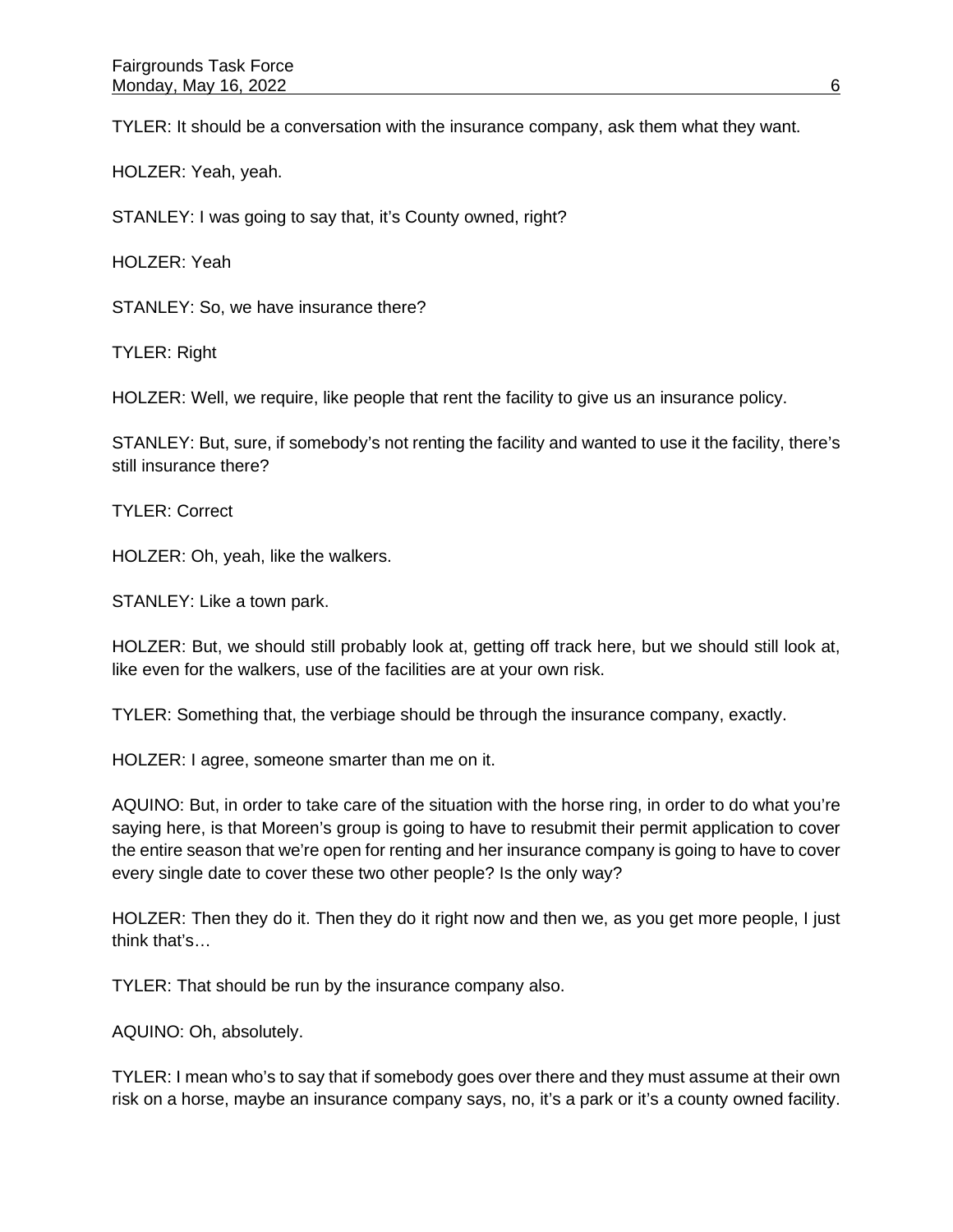I don't know what the insurance company's going to say, but before I do anything in the Town of Westport, the insurance company and lawyer are the first two people that I call.

HOLZER: And you already talked to Dan about this; right?

AQUINO: Yeah, so he's aware of it, he did actually want to sit down and discuss it, face to face, I was hoping he'd be here.

HOLZER: So, you're going to have a meeting with Dan on this?

AQUINO: Well, yes, I'll definitely get, since we know this is the route we want to go, I'll sit down him and come up with a way to get it done and the verbiage.

HOLZER: And it won't, you know, building upon what Ike just said, let's definitely run it by...

DOUGAN: We'll engage the insurance company.

TYLER: I would say they have to be a major player in this. It shouldn't be what we make up, it should be what they.

HOLZER: It's a combination.

AQUINO: Right, it's both.

HOLZER: It's a combination of both.

PROVOST: Well, see the problem that we had ran into with the insurance stuff, is your rules and regulations on the bottom says that you can get a waiver, there was no wavier.

AQUINO: Well, we did get it, finally.

PROVOST: Yeah, finally we got a waiver, but it's like, okay.

AQUINO: So, the way, to go back to this situation with the craft fair, the rules and regulations have not changed, but it is sort of the first time we're making people adhere to them.

# PROVOST: Right

AQUINO: So, it's kind of an educational learning curve for everybody. Whenever an event goes into the fairgrounds, so Ag Society had the craft fair, Ag Society gave us an insurance policy naming the County as additionally insurance. That was totally fine, but all of the vendors are supposed to give us insurance, as well and I think there was a misconception that your insurance company would cover your vendors that don't have insurance, but then their insurance company said, no, that's not the case. So, we said anybody who is not a real business, like mom and pop,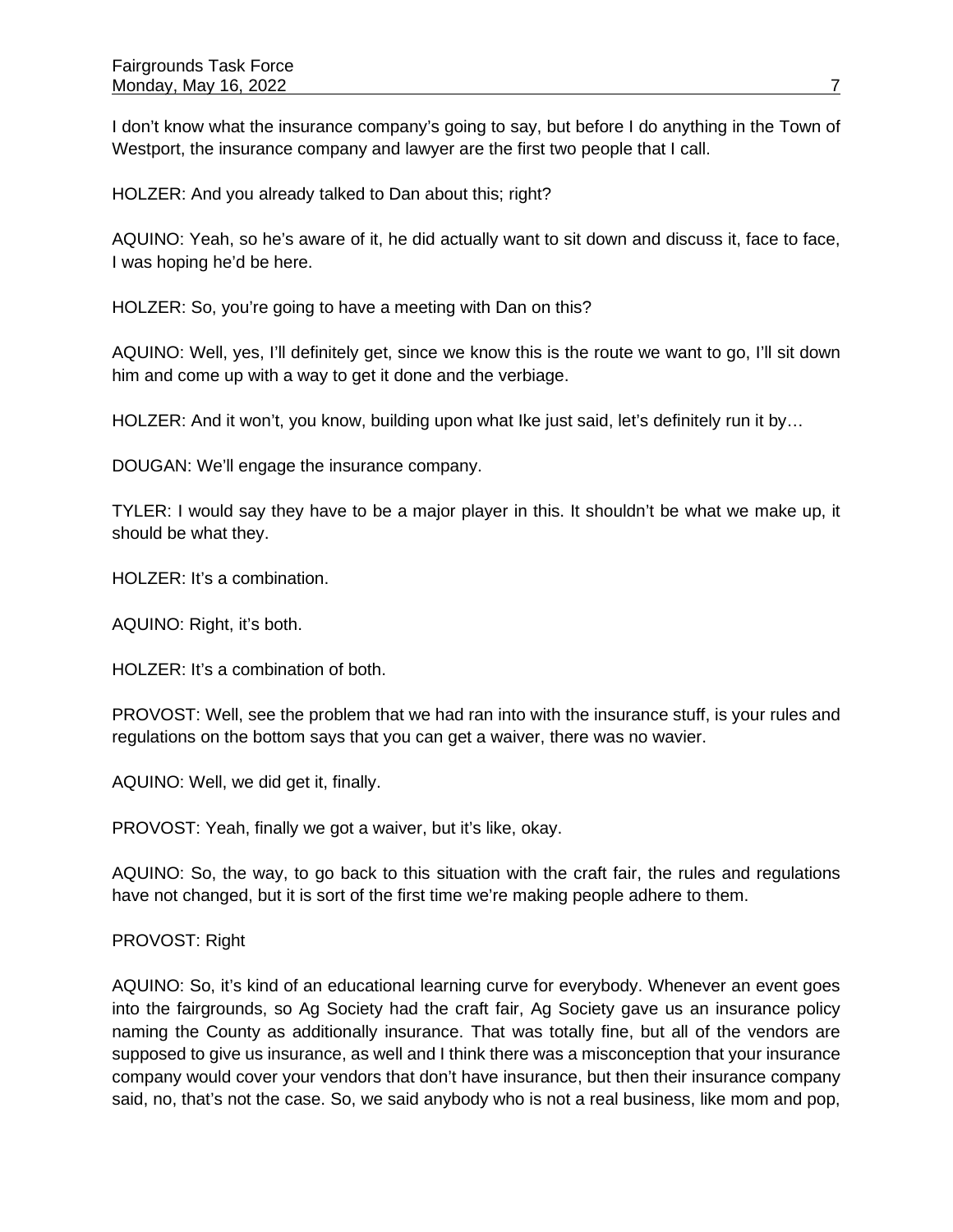crochet at home, you're having a vendor, Dan said, that we can do a waiver. Dan was extremely busy, he was in litigation, I think at the time, so it took a while to get the waiver. We finally got the waiver and anybody who said they could not get insurance, signed the waiver. I think every single vendor signed the waiver. So, there were businesses there that were actual business, who should have had insurance and did not give us a copy and they signed a waiver. So, 37 waivers got signed, out of like 40 vendors and even the people who did provide an insurance certificate, they were not endorsed properly, so a huge learning curve there.

DOUGAN: So, yeah, we're, I mean it's, we keep using the word growing pains, but as you know, you brought somebody on, that their job is the fairgrounds and as we tackle all these things and the way, we try and still work with the people that have used the fairgrounds the most in the past, but at the same time put in certain rules, here as we go. So, this is what we're, you know, it's growing pains that we keep coming across and a lot of the events that we're having are these really small ones and twos things and so asking vendors for all the insurance is difficult, but at the same time, to use Mr. Monty's word of liability, it's a tough place to put the County in for those things, as well. So, I don't know if we have an answer, we're just, today's meeting, we're talking more about our growing pains.

TYLER; I don't think we need to reinvent the wheel. There are other fairgrounds that are doing this and what are they doing?

DOUGAN: They're all run by an Ag Society.

MONTY: Ag Society

DOUGAN: They're not run by a county.

TYLER: All of them?

DOUGAN: All of them.

WESTOVER: That's not true.

DOUGAN: Okay, well, our local ones are.

AQUINO: Well, Clinton County owns, the ones in the surrounding area, here, yes.

CHRISTIAN: Clinton County is, part of their grounds are owned by the Ag Society, part is owned…

DOUGAN: But, the rest of it's leased by the Ag Society the rest of the year.

AQUINO: They run and operate it.

CHRISTIAN: Can I make a couple of comments on this?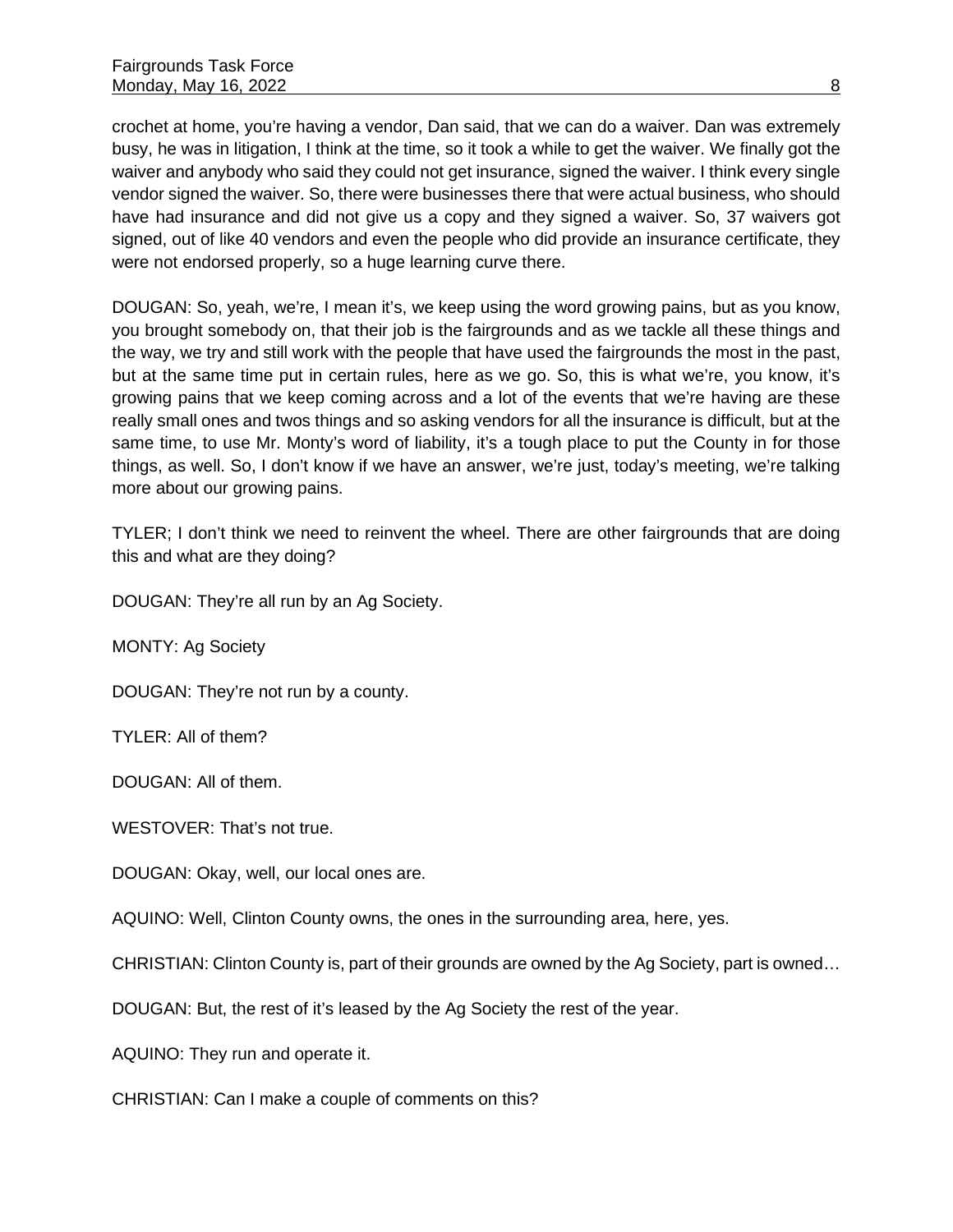# DOUGAN: Sure

CHRISTIAN: 30 years' experience, I'm not trying to talk to anybody, you know, I know that I don't know everything, because I don't, but I've been through this procedure and probably everybody knows that at the end of the year, I'm done with the fair, but I would like to see it continue and I think the County's done a tremendous amount of work on the grounds and I think we're at the finish line here and we need to work out a few small things. I was the past President of the New York State Association of Fairs, I've visited all 52 fairs in the State, some during the fair, some not during the fair and our grounds are tremendous. The County's put a ton of money in there, going back 25 years ago or 20 years ago. We started with the grandstand. We redid the campground, the campground bathroom, 200-amp service in the middle of the track, buried. New Egglefield building, new bacon burger building, new bathroom, handicapped bathroom. The Fair built the sugarhouse. We got a \$100,000.00 member item grant from Stafford to do Floral Hall.

## TYLER: Tear down some old buildings.

CHRISTIAN: We tore down some old buildings, the County built a new show ring, built a new cattle ring. We put all new electrical in where the old carnival area was. All new water system, things people can't see. The facility is there, everything is good, I mean it's top notch, you go to some of these fairgrounds and they're still using little shacks for bathrooms and got their own septic system, we're on the town septic system now, town water. Leaps and bounds have been made with the power. So, with all that being said, going back to the craft fair with the insurance, number one thing with fairs, people sue at fairs is trips and falls. We're in a litigation, right now, the County is for 3 or 4 years ago, somebody tripped and fell.

## HOLZER: At the fairgrounds?

CHRISTIAN: Yes, at the fairgrounds. So, and that's not just our fairgrounds, that's every fairgrounds. So, when you say every vendor needs insurance, you know, when somebody's in Floral Hall, during fair or not during fair, selling something craft that they made at home, there's a very slim chance that anybody is going to hold that vendor liable for anything. I can see food vendors when somebody might get sick, something with a mechanical ride or somebody selling bigger goods, but I mean to be honest there's going to be a slim chance that, you know, somebody that's making mittens or making signs is really going to get sued, because what are they going to do to the public?

HOLZER: A lot of times all this liability stuff, like Ike says, get ahold of the insurance company, it is generated from the insurance company. I'll just give you a quick example of this. We have a fishing derby, up at Whiteface Memorial Highway and this year, ORDA has a team of lawyers handling their liability issues. They wanted three different types of insurance policies and one of the coordinators, get this, to have sexual harassment certificate training, for a fishing derby that serves like 20 kids. So, as a result the Fish and Game Club pulled out of it. But, this is an example of the way we're coming as a society, is the insurance company makes all these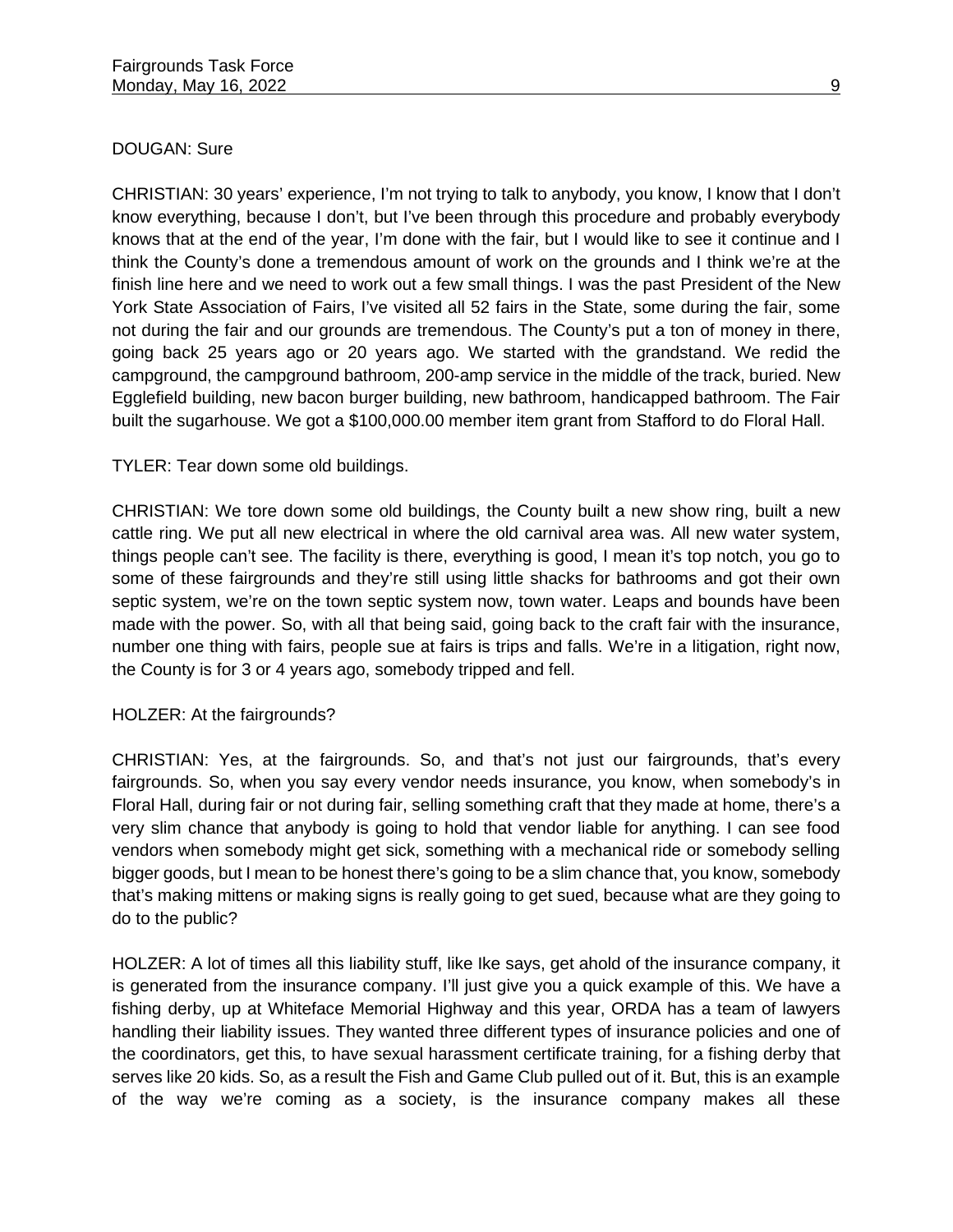recommendations to organizations and the County and municipalities. That's where it's getting crazy, right now, Scott.

CHRISTIAN: And I know that and everybody in this room knows if something happens at the fairgrounds, the County's getting sued.

HOLZER: We all are, we all are.

CHRISTIAN: They aren't going after the Fair that's got \$20,000.00.

TYLER: They're going to sue the County, they're going to sue the Town, they're going to sue everybody they can.

PROVOST: People are sue happy.

AQUINO: And Scott, I don't think anybody disagrees with what you're saying. I mean it is burdensome. It really is, but we can't just say, okay, well, we just won't do that. We have to go by what our County Attorney says and what the insurance company says and it stinks, but.

CHRISTIAN: And just to say that everybody's getting insured, Orange County, everybody knows where Orange County is. Orange County Fair, last year, somebody got hurt in a carnival ride and they hired a lawyer from New York City and they actually put a lawsuit against New York State Association of Fairs, which has nothing to do with it. They're just a member of ours. They googled it, New York State Fairs and that came up first, so they put us on the lawsuit, as well, so we had to get a lawyer, you know.

MONTY: I think, in respect to what you said, Scott, you're right. The County has done a lot to upgrade to where we are. We need to do more, which we're trying to do, but it's the aspect of people coming in and using things without permission, without notice and just covering ourselves. I mean, I know if somebody comes to me and tells me my sidewalk's bad, they've given me prior notice, I fill out a prior notice form. That way I have it documented that, if the next person comes in a day later and says, look, I tripped and broke my ankle. Well, look, there's a prior notice form, we filled it out, my highway guys are working on it. Not that it's going to exonerate me from being sued, but it's going to look more favorable on the fact that I have been notified of it and I'm doing my due diligence and I think that's all we're trying to do with the insurance is do the due diligence and I think, going back, you know, 15 minutes ago, when we were talking about the 2 people from Moreen's group that use the horse ring, what happens if they're not part of the horse group? Because, Moreen's group isn't going to want to cover, if I decided I wanted to buy 2 horses and bring them down there, if I'm not part of the group.

HOLZER: Well, regardless I'd like to find a way.

MONTY: Well, I agree.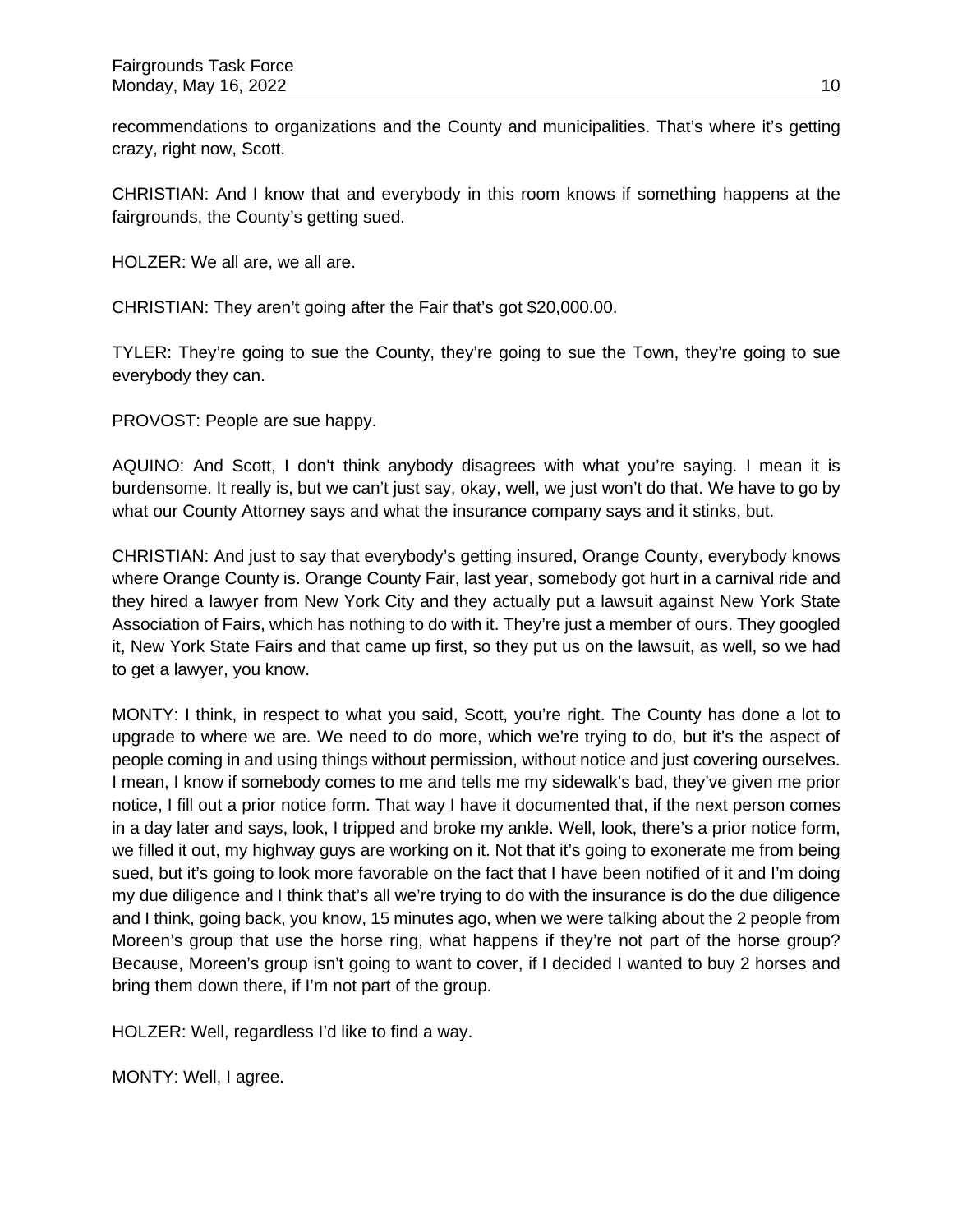HOLZER: Whether they're part of Moreen's group or if they're just people from all over the county that want to use it.

AQUINO: See the thing is, I think if, you know, word can get around that it is open to the public and maybe there are people that just assumed it wasn't, but now they know it is and now they could start to come. I don't know, but you do open up that possibility.

MONTY: I know that we have a tremendous group that comes down from St. Lawrence County, twice a month to ride the horses at Thrall.

MASCARENAS: So, when you guys talk about lock, are you talking about the actual ring is locked or the gates that we installed?

AQUINO: The gates in the ring, just the ring. Anybody can still get through the fairgrounds, just the ring is locked, so you can't put your horse in there.

DOUGAN: And even, any of the gates that are on the road, even if those are locked, the way that they were just barriers that were installed in other places; which were just 6x6 posts, and so somebody can still ride a horse or walk through all those other areas.

## MASCARENAS: Sure, sure

DOUGAN: So, it's just, to try and balance both situations, we're asking for a little bit of help in creating some kind of policy and you're right, the signs would help us, we're also going to get sued anyhow, but we're still, we're trying to make this Committee aware that we need to have some kind of policy, because it's, it can be black and white, it can be, if you don't have a permit and you don't have this insurance, we can say no to everything, I guess or it can be white that it's a free for all.

HOLZER: So, as soon as you meet with Dan and find out the insurance…

TYLER: I would, the insurance is the main thing.

HOLZER: Let's do those two-fold, together and go from there. I think that's the easiest way to, or the most realistic.

TYLER: We don't know what we need there or don't need there, the insurance company does, though.

MONTY: Our insurance is from NYMIR?

MASCARENAS: Yeah

HOLZER: And believe me, they come up with a lot of extra stuff.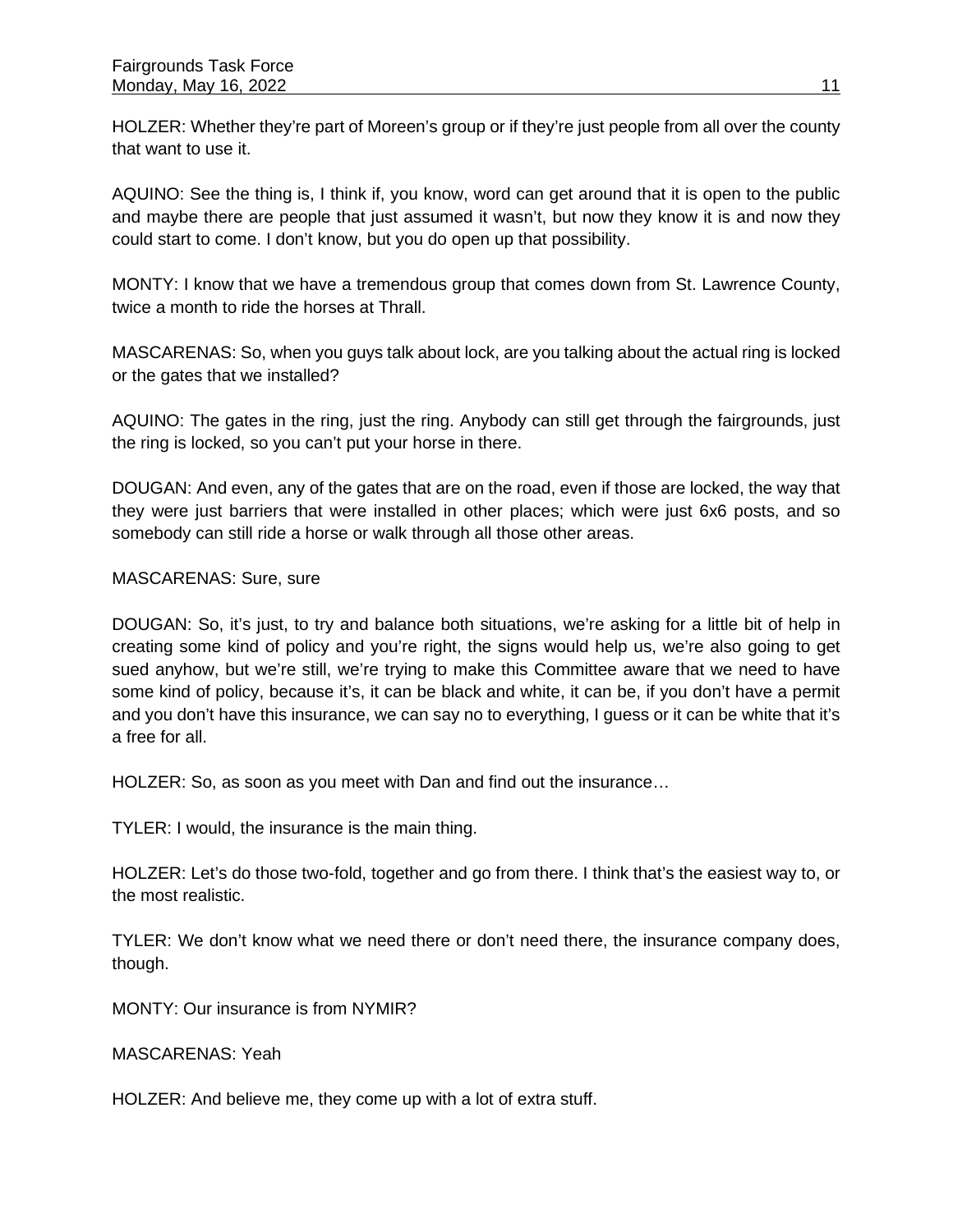MONTY: Yeah

DOUGAN: So, another topic, if we're ready to move on, is we did, it was kind of last minute, just before your event, that we did, finally, get the DOH permit. Some of that is the startup of water and cold temperatures that we still had and trying to start everything up is a little bit of a balancing act, but we do have the permit to operate the fairgrounds with, I guess, it's still that list, I don't know that anything's been added.

AQUINO: No, not beyond the  $24<sup>th</sup>$ .

DOUGAN: We may have to amend that permit. The one thing that we don't have permitted, right now, is the campground; okay? The campground, prior to Covid, maybe Dennie knows how many years exactly, there were a couple of gentlemen who rented the campground, and who basically keep the campground, kind of held that permit going; okay? And so, since we have nobody out there to really manage the campground, we don't have a permit for the campground, right now. When the Fair comes, I know the Fair's going to want to use that campground, so we'll work with them to get that permit issued for that, how many days.

HOLZER: How many people do you usually have use the campground?

DOUGAN: It's full.

WESTOVER: It's full

HOLZER: It's full and how many sites is it, Dennie?

AQUINO: It's like 13.

WESTOVER: I want to say 15 sites and we're allowed 30 campers. You can double them.

HOLZER: When you guys did that before, when you had the two guys doing it, what kind of arrangement was that?

AQUINO: I think that was through the County.

DOUGAN: It was through the County, it was our lease.

WESTOVER: It was through the County.

MASCARENAS: They had a contract.

DOUGAN: They had a contract, they leased it.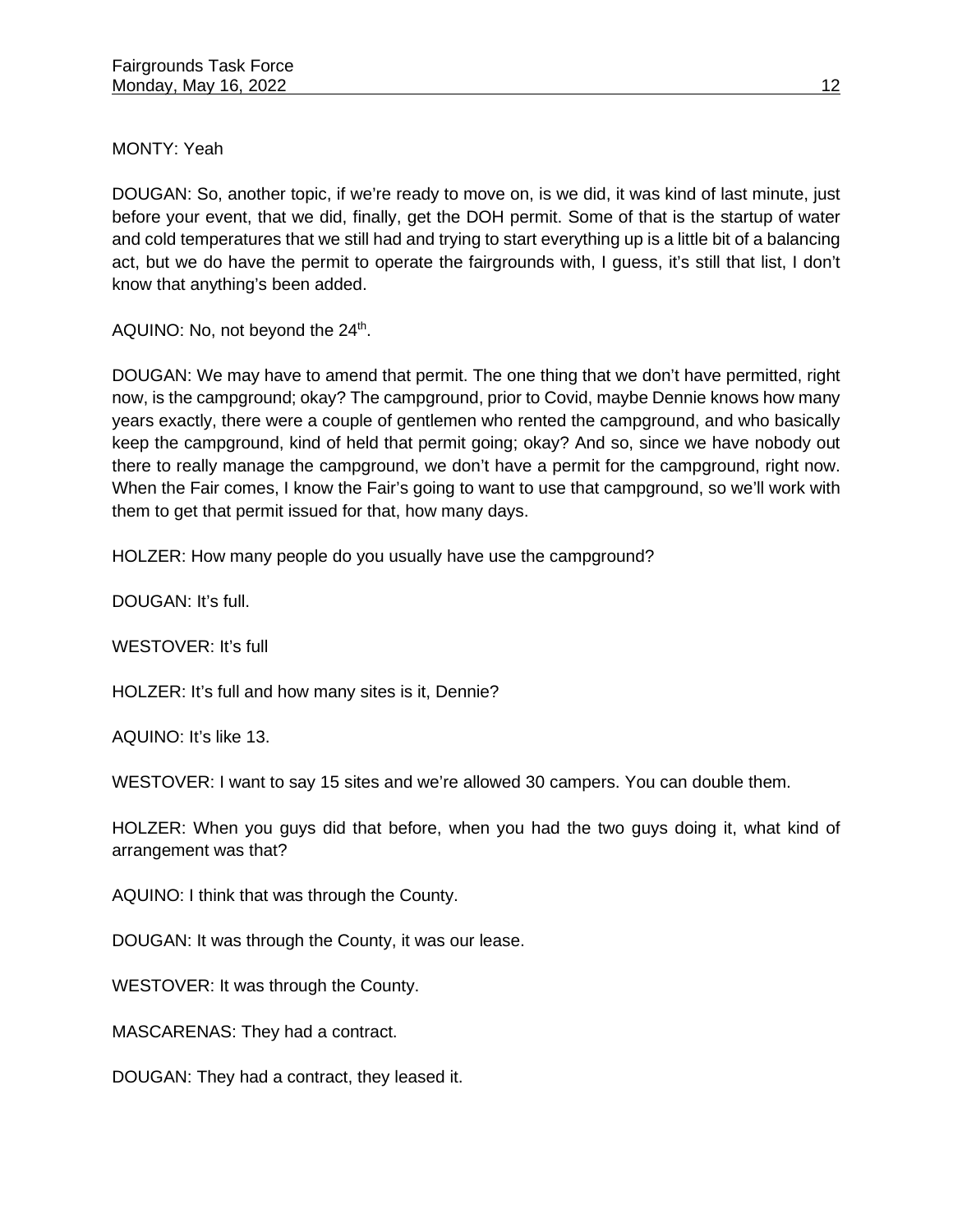MASCARENAS: We bid it out.

HOLZER: Were they the only one that was interested? Because, I was talking to Jim the other day about this. I think it would cool to revisit that, as a possibility, to get private enterprise in there to the campground and see if we can get something going in there, again.

MASCARENAS: Yeah, we bid it out. They had it every week, except for the two weeks, I think, prior to the Fair.

HOLZER: I assume they didn't make any money, financially, I guess.

WESTOVER: They did alright, I guess.

AQUINO: And our lease agreement was like, the amount they paid us was extremely small.

MASCARENAS: Yeah

HOLZER: Okay

TYLER: Well, they did a lot of work there, too.

MASCARENAS: Yeah

TYLER: That was in the contract. They worked there, they put the building up, they did a lot of stuff.

HOLZER: How complicated is us doing the campground thing?

DOUGAN: I think we can put it out to bid, sure, why not?

MASCARENAS: It's been done, really, we did it before, so we have it.

TYLER: Jim, what about the sewer dump there, is that just still wide open, anybody can come in and use it?

DOUGAN: It's still wide open, right now.

TYLER: We got to fix that.

DOUGAN: I mean it's still there. It's not policed.

HOLZER: What do you mean, wide open?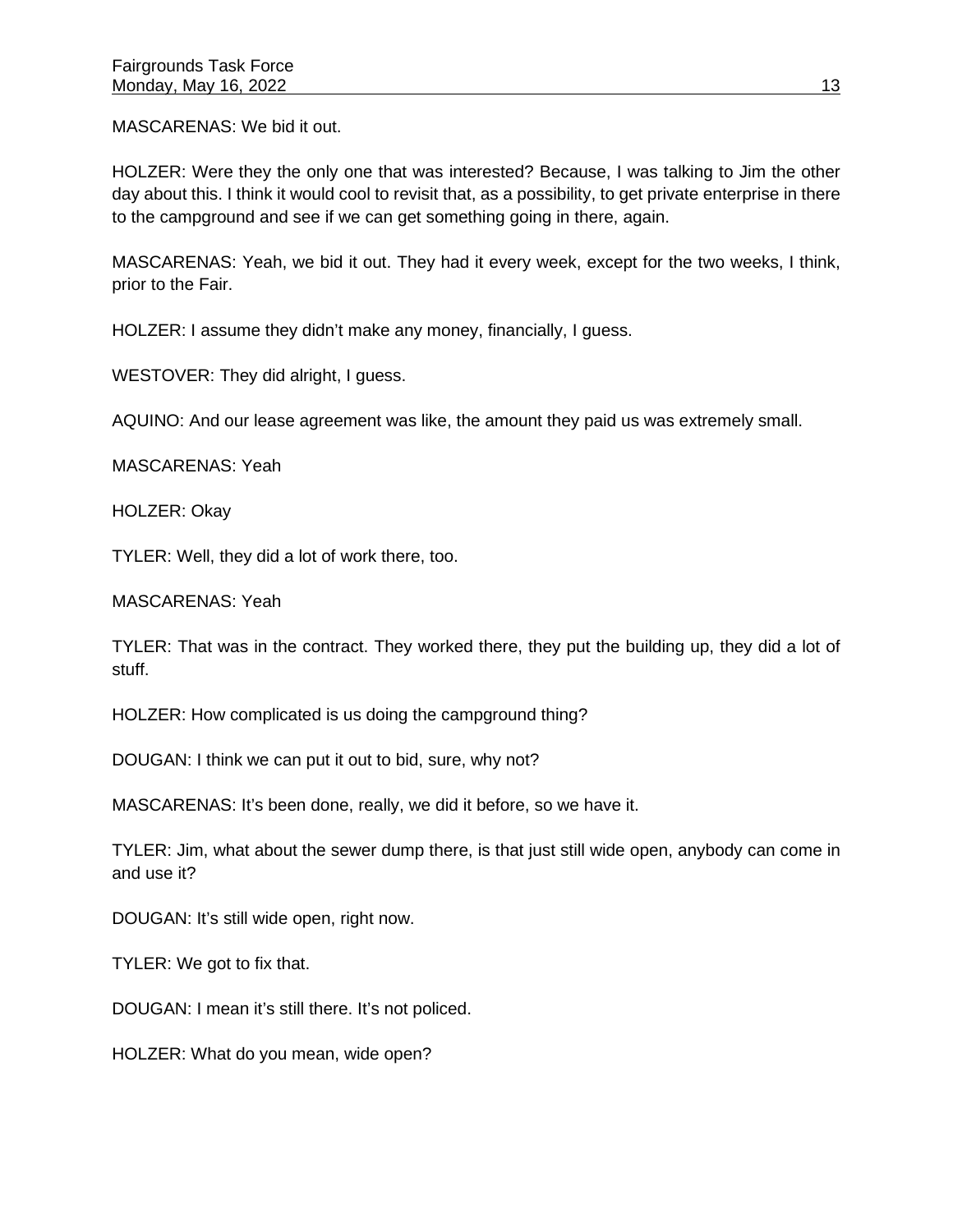TYLER: Well, I have just witnessed in the past, people pulling in there with their campers, dumping for free, instead of going to a campsite where they have to pay.

HOLZER: Oh, okay.

MASCARENAS: Yeah, that was a pretty regular occurrence.

HOLZER: Like a dump station?

DOUGAN: Yeah, it's a dump station. It's not policed.

TYLER: Yeah, but I know some people that who own the campgrounds will tell people to do it at the fairgrounds, because it's free.

HOLZER: Is there any way that we can charge for it?

TYLER: You got to have somebody, I mean…

MASCARENAS: You got to know about it.

DOUGAN: You would have to have somebody there.

TYLER: I think it needs a lock of some sort on there and then just open it when we have somebody there using it.

DOUGAN: Yeah, we probably could put some kind of lock on it.

HOLZER: Well, let's do that right away.

DOUGAN: We can do that right away, absolutely.

TYLER: You're making people from Westport pay for people from Connecticut or Long Island sewer.

AQUINO: Right.

TYLER: I'm not really big on that.

HOLZER: Well, you don't know what they're dumping in there.

So, getting back to the campground leasing, were there any pitfalls to it when we were doing that? Is there any reason we wouldn't want to do it again? I mean…

AQUINO: The only caveat is the month of August has to be reserved for the Fair.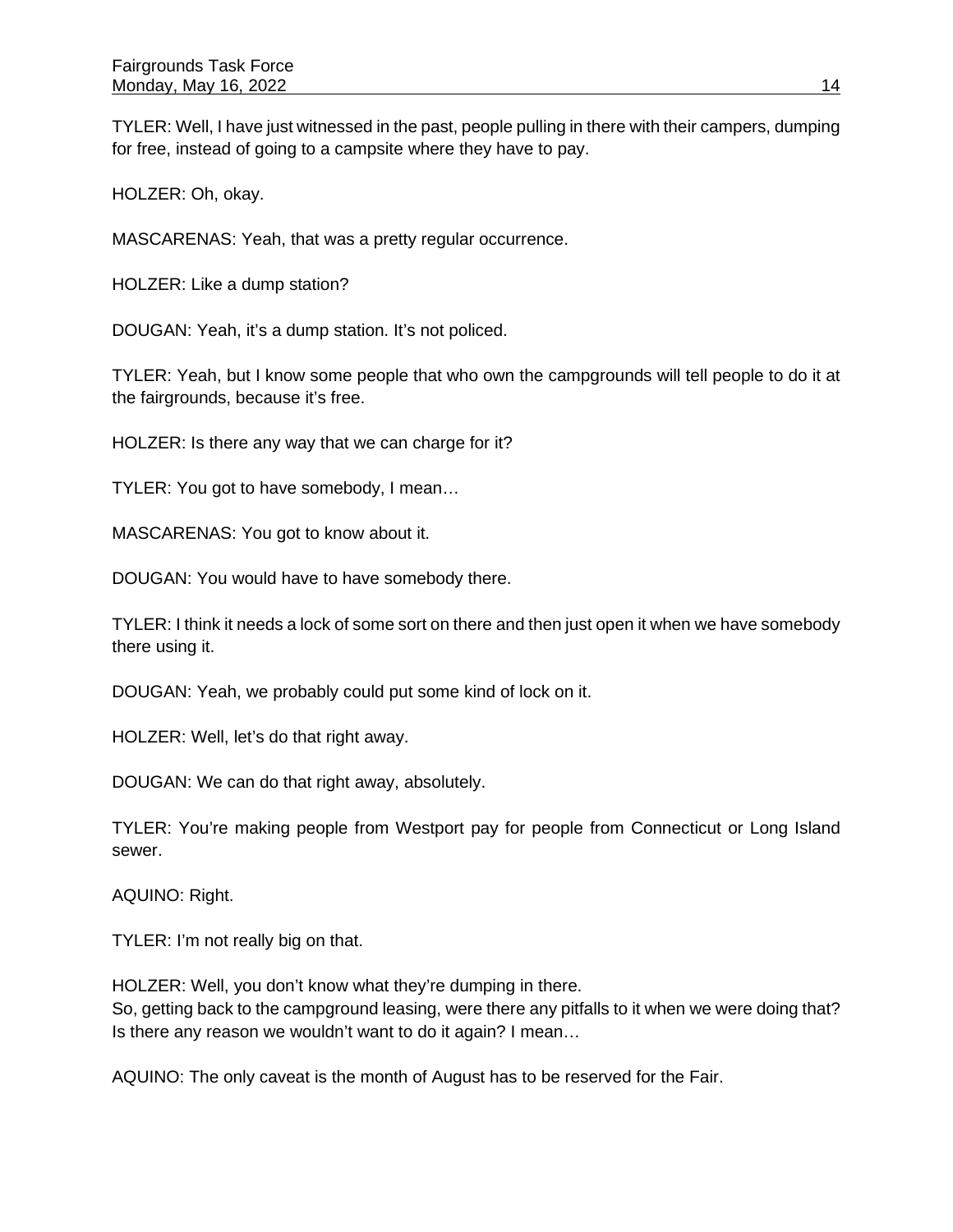HOLZER: So, we write it into the contract.

MASCARENAS: Yeah, that's what we did.

TYLER: There's some nice campsites there and there's some nice views.

HOLZER: There's some awesome views, because the last year, when I was hanging at Dennie's beer tent, he pointed out, that if we like cut a bunch of trees it would open up a pretty good view of Lake Champlain.

AQUINO: It really is the only spot from the fairgrounds that you can see part of the lake.

MONTY: Is the brewery staying open?

TYLER: Oh yeah, new ownership.

MASCARENAS: I mean it does put eyes there for us.

DOUGAN: Exactly

MASCARENAS: In a way that we don't have now.

HOLZER: Yeah

MASCARENAS: There's always somebody that's running the campground facility, they're there, at least.

HOLZER: So, would we need a full resolution from the Board to make this?

MASCARENAS: We can put it out without a resolution, to award we would have to get a resolution.

DOUGAN: I can ask, we can ask, today.

HOLZER: Okay

DOUGAN: If you want it.

HOLZER: It would be interesting to see what would come out of it. Does anyone have any issues with that? And how about the Fair?

WESTOVER: That's a good idea.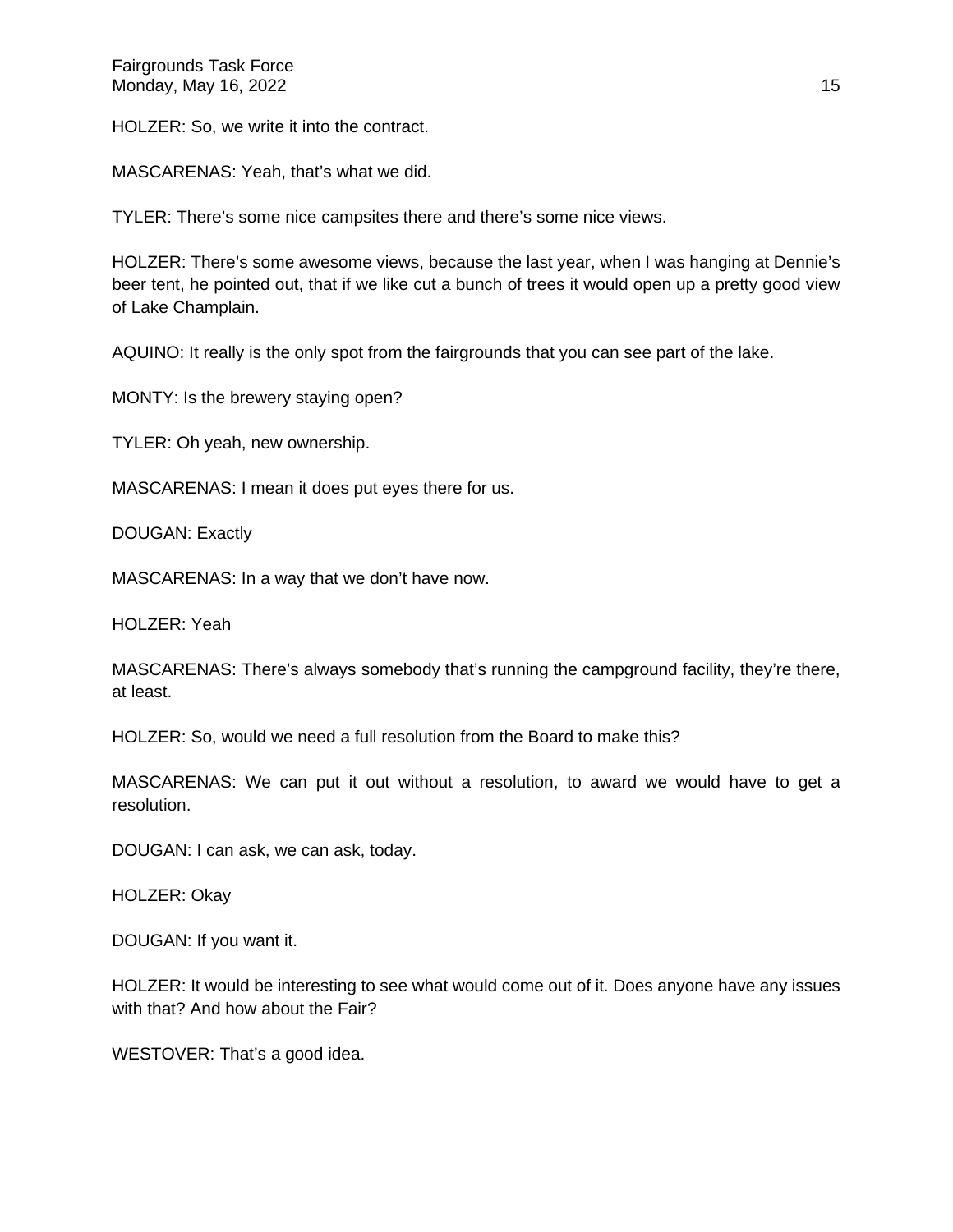STANLEY: Would there, in the future, would this, if the County ran the campground, would that help offset, like a full, part-time person out there to help take care of the fairgrounds?

AQUINO: No, you wouldn't make enough money and to keep it open, the permit, according to the Department of Health, requires that a person be there when it's occupied. So, that's the biggest thing and with any campground, you've got to make sure people are hooked up to the sewer properly, so there's no spillage. You've got to make sure you're maintaining trash. You've got to clean the restrooms.

MASCARENAS: Yeah, it's not a campground, like you think, as a traditional campground. It's a campground set up for the Fair, really.

HOLZER: What was the time period for the old lease you guys had?

MASCARENAS: We had a normal.

DOUGAN: I think it was 3 years.

HOLZER: 3 to 5 years?

MASCARENAS: I think it was renewable.

HOLZER: Okay

DOUGAN: And it might of even, because they did do some work, as Ike had said, I think it was, it was set up as an original 3 or 5-year term, because they were doing some investment.

HOLZER: Well, I know if I was, as a business person, looking at it, I would want more than a 3 year agreement.

DOUGAN: Then, as I recall, there was a renewal for 2 or 3 years.

AQUINO: I think you cannot lease anything more than 5 years at a time.

HOLZER: Okay and entrance to it?

DOUGAN: Was next to Nutrition.

## MASCARENAS: Yup

HOLZER: Okay, so one thing that I wanted to revisit and you and I have talked about this before. I think I have asked you what your zoning rules where, but we need some kind of better signage out there. When you arrive there, people arrive there, it should say, we've arrived. I know you guys have a plywood sign.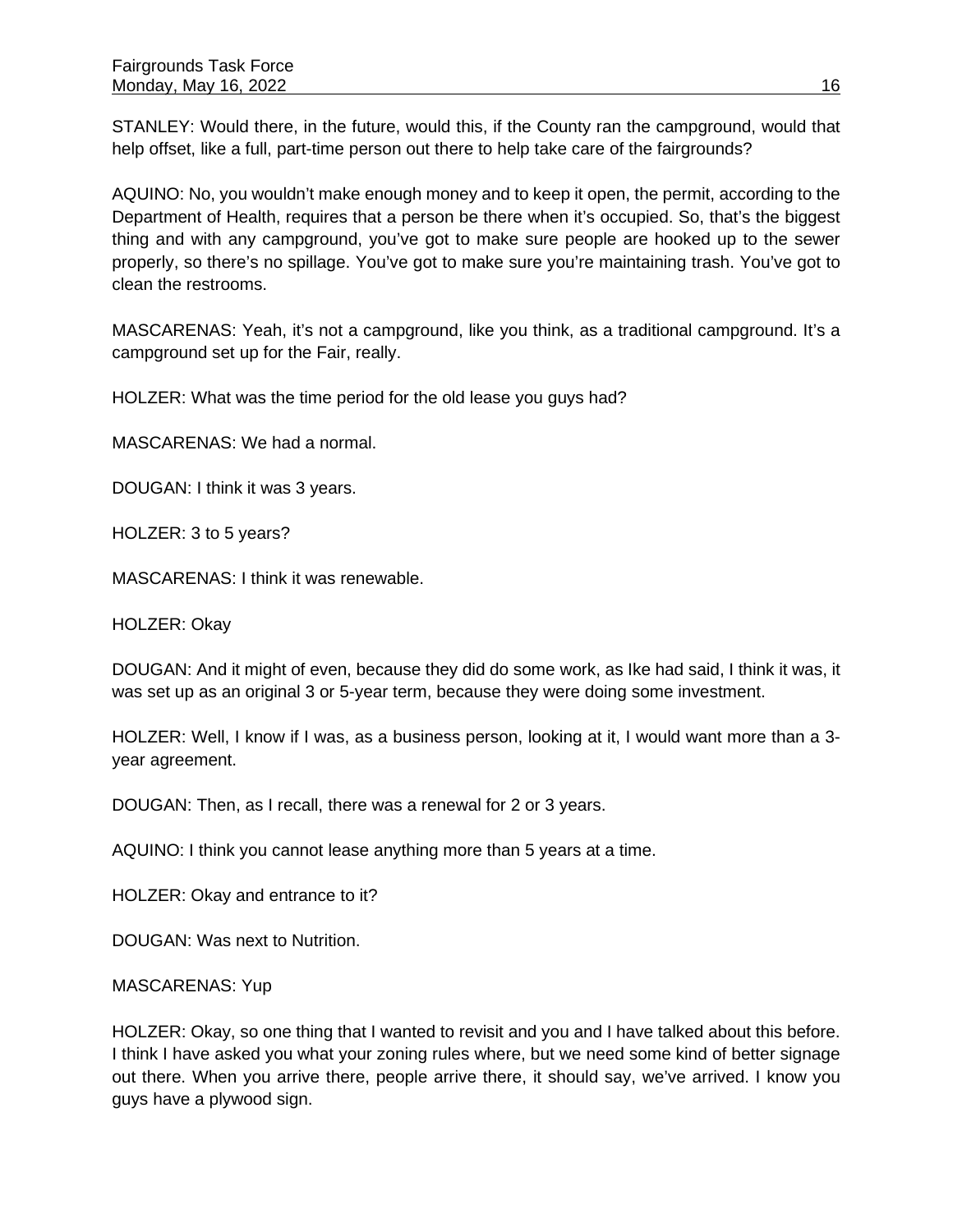TYLER: I have people questioning that all the time.

HOLZER: An electronic sign, maybe?

TYLER: It could be possible.

HOLZER: So, how would we go about, like if Holly and I wanted to attend your Planning Board meeting and get permission, how would we do that?

TYLER: The first step would be to see George Hanier and get the requirements for it. Then you would know if you need to go to the Planning Board. You might not even need to go to the Planning Board.

AQUINO: It is all specified in your land use code.

TYLER: I'm sure it is.

HOLZER: But, the whole idea, when Jim, originally, when we first started the whole Fair Committee, it would be nice to have an electronic sign out there where we could put special messages.

MONTY: I think, wasn't it a few years ago, you guys wanted to put in and it was shut down?

TYLER: No, we just had a few negative comments on it, we didn't shut it down, did we, Jim?

DOUGAN: No, well, we talked about it at one point and we did some work. We even put some cost estimates together. At one point it was something that we talked about using the fairground money, but you guys had other projects. It was mixed in there a little bit and it kind of petered out, I think after that. There's been some work on some other electrical upgrades and stuff like that, first, but, we got a cost estimate.

HOLZER: But, whether it comes from fairground money or not. I think it's important enough that it's fine to look at and it's important to preview all these policies and stuff, but I think we need a couple things that we can physically point to, like a new sign, dressing up the entrance, the curb appeal and saying, okay, we're really making some…

DOUGAN: We got a cost estimate, at least, from a vendor; okay? And Holly had, a month or two ago, a meeting or two ago, had provided a copy of Westport's zoning law.

HOLZER: So, we would probably have to talk to them about a variance?

AQUINO: Yeah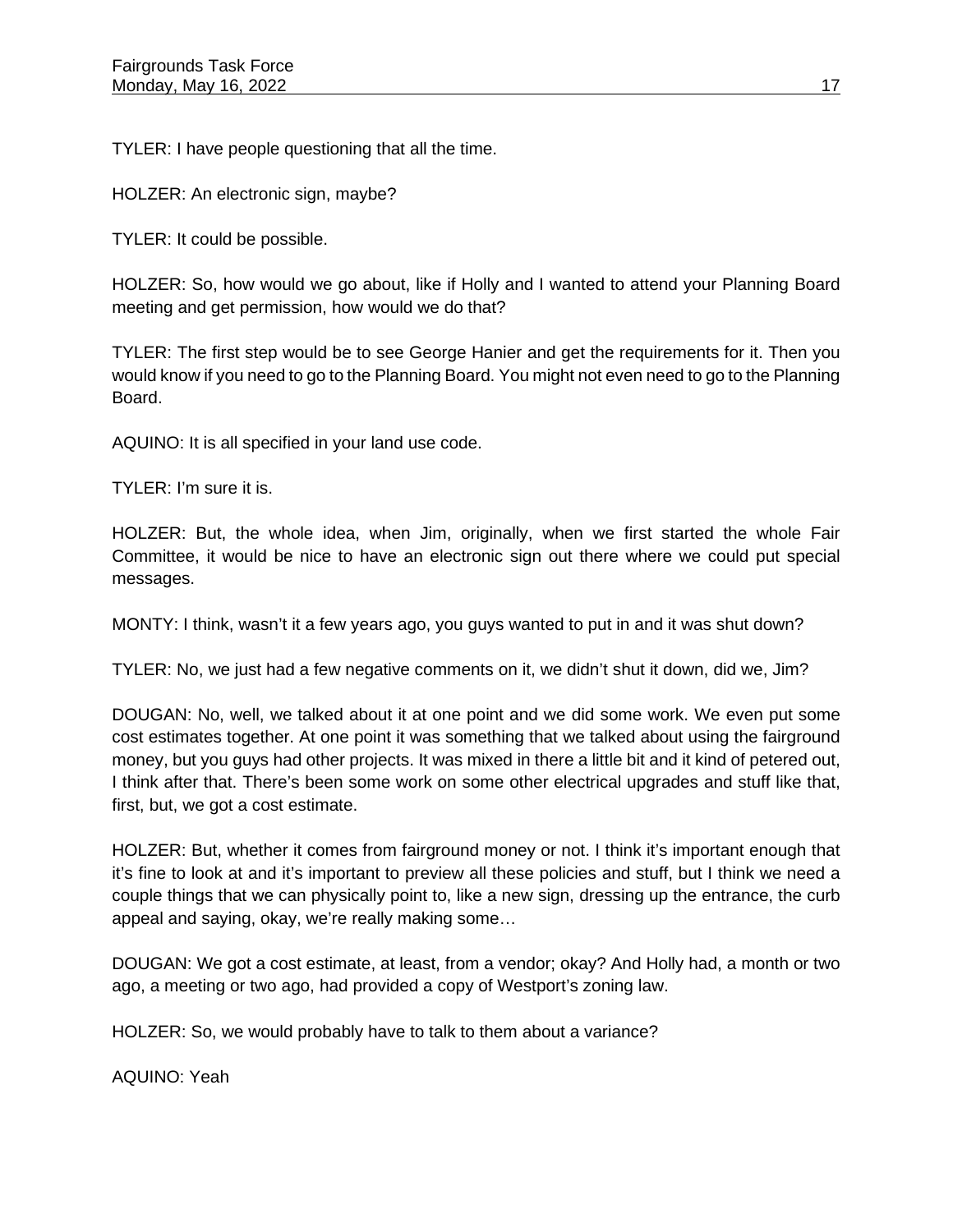DOUGAN: We would have to get a variance.

AQUINO: Yeah, definitely.

TYLER: George would walk you through that.

HOLZER: Because, Holly, you and I could go to their meeting and make our case.

DOUGAN: Yup

HOLZER: On behalf of the County or I'll do it myself.

AQUINO: Yeah, you got to keep in mind, it is, I believe, designated a historic district and what kind of a sign is it? I think you need to find out exactly what type of sign you're asking a variance for.

TYLER: Yeah, there's some work that you've got to do, before you go there.

HOLZER: Yeah

TYLER: And I'm not saying that it's something that can happen. I'm just saying, just do what you've got to do and if you can, you can, if you can't, you can't.

DOUGAN: Let me schedule a meeting with George; okay? And see how much more information he would need then what we've got. We've got some colored renderings and stuff that are just general.

HOLZER: Are you going to organize the meeting and then let me know?

DOUGAN: Yeah, yeah.

TYLER: Jim, just give George a call and he can answer all those questions for you.

DOUGAN: Yup, yup and then we'll know what to submit.

WESTOVER: Wouldn't that be a good use for ROOST money? Promoting tourism.

HOLZER: Well, I think we can find the money somewhere, because I think we can make the case to the Board of Supervisors that it's important enough. We need something that's going to say, you know, we need a visual accomplishment that people can look at. A new sign, dressing up the entrance, the curb appeal, in my opinion, Dennie, as a business person, is really important and even though the plywood sign may have worked back in the day, we just need something else. And I love the idea Jim had with message board, because if we put different messages there, it's all the more reason, as people are going by to look at what's on it today, you know.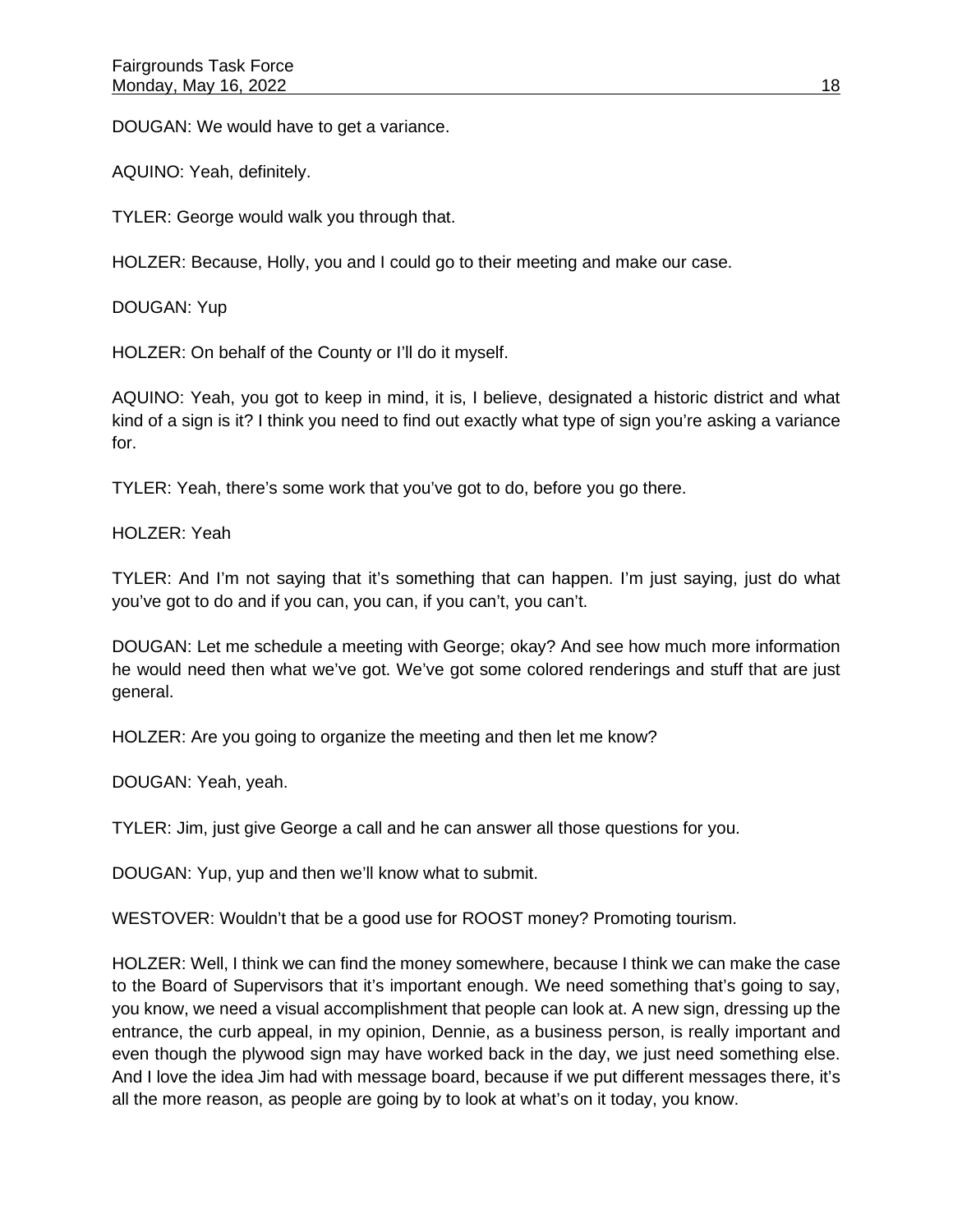PROVOST: And to see what's going on at the grounds.

HOLZER: Right and it might be revenue, because if you wanted to say, happy birthday, Ike, you pay \$10.00 to have your message go out there, you know or something like that. We need revenue out there to do other stuff. Okay, so we'll set up that meeting then.

DOUGAN: Okay. I would like to bring up, back in November, before weather got cold, we were going to make another site visit with this Committee, if you think that's a good idea, again?

HOLZER: I do

DOUGAN: I think we're back to good weather, we're a couple months before the Fair, itself and maybe.

HOLZER: Why don't we just do it at our next month's meeting. We'll pick another day, because this is usually a pretty busy day for us, pick another day, that will be our meeting for June. We'll do it right over to the fairgrounds.

AQUINO: And at the next meeting I would like to discuss winter storage, because that will be upon us quicker than we know, to come up with some real rules and regulations for that, because right now, it's been mostly just verbal reservations, nobody signs anything, people are supposed to have their boats by April 30<sup>th</sup>, but most people aren't even back from Florida or wherever they are by that time. So, right now, we still have quite a few boats out there.

HOLZER: We do, right now?

AQUINO: Oh, yeah. So, it's really difficult to rent the fairgrounds, the whole facility when there are boats taking up spaces.

HOLZER: Gotcha

AQUINO: But, I have a feeling, if we make it by April 30<sup>th</sup>, people are not going to rent, because they know they're not going to be back. So, it's kind of a…

MASCARENAS: Are they paying the additional?

AQUINO: No.

HOLZER: That's one of the reasons we raised the rate last year, is we didn't want to compete with private enterprise on being a storage facility.

MASCARENAS: Right, but our rental is through April 30<sup>th</sup>, not through May 30<sup>th</sup>.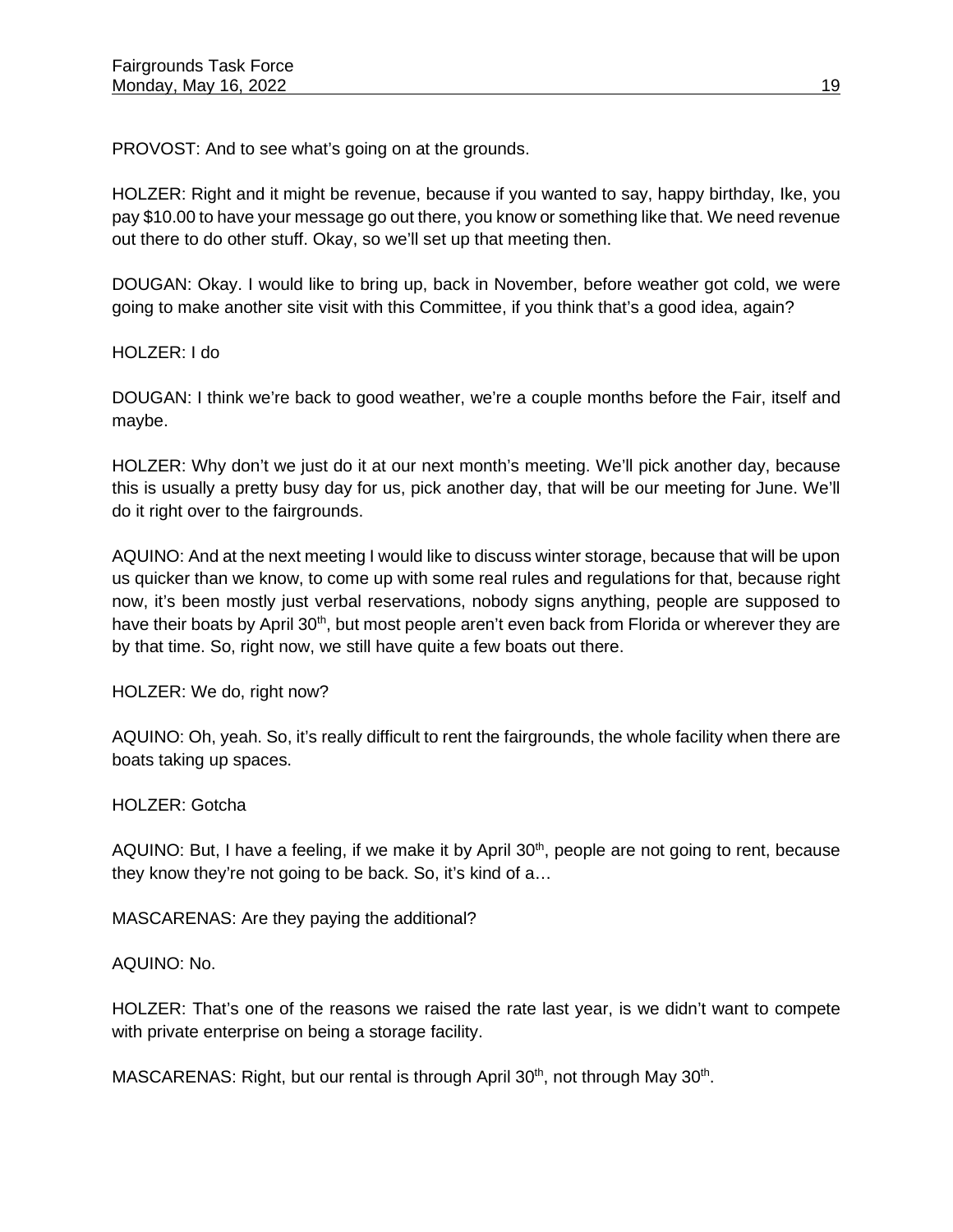# AQUINO: Right

HOLZER: So, we should probably contact them.

AQUINO: Right, but people are not going to expect that at this point. So, if we make those rules now, so that next year and I do, I think I have the contact information for most people who are out there. I just don't know who owns which boat, but to contact them and say, this is how it's going to work next year and you need to sign this and be okay with these terms and conditions before you bring your boat out there.

MASCARENAS: The May rental, in my opinion, and we'll get into that next time, I don't want to take, should be higher.

AQUINO: But, then we come into the part where it's like, how do I confirm if somebody wants, if 4H wants to use their own dairy ring and there's boat in there in May and they've got an activity.

MONTY: Make them move them, get them out.

DOUGAN: Again, growing pains, let me use those words, again, okay? So, right now I have a good plan, instead of springing it on people who were already renting, per se, from Lynn, before Holly got here, the old way; okay? Now that we're trying to get more events sooner in the year and all these things, so we're going to have these rules up, get them to the renters; okay? My engineering staff has already taken the buildings and we're starting to segment space, so that when these come in, she can actually say, you're going in space A12 or whatever it might be.

HOLZER: To control it a little bit.

DOUGAN: And people who, if they come to us ahead of time, say, well, I'm not going to be able to get out there until May, we might be able to put it in a spot that we don't rent; okay? And charge them for it.

HOLZER: Makes sense.

DOUGAN: But, but, this Committee just needs to be aware of it, that, again, it's another one of those…

TYLER: And the thing that they sign, Jim, if they're not out by April 30<sup>th</sup>...

AQUINO: They don't sign anything, right now.

TYLER: Then you tell them what's going to happen, if they don't.

DOUGAN: Exactly, but that hasn't been done in the past and I don't want to spring it on anybody, unfairly, who's used to using it.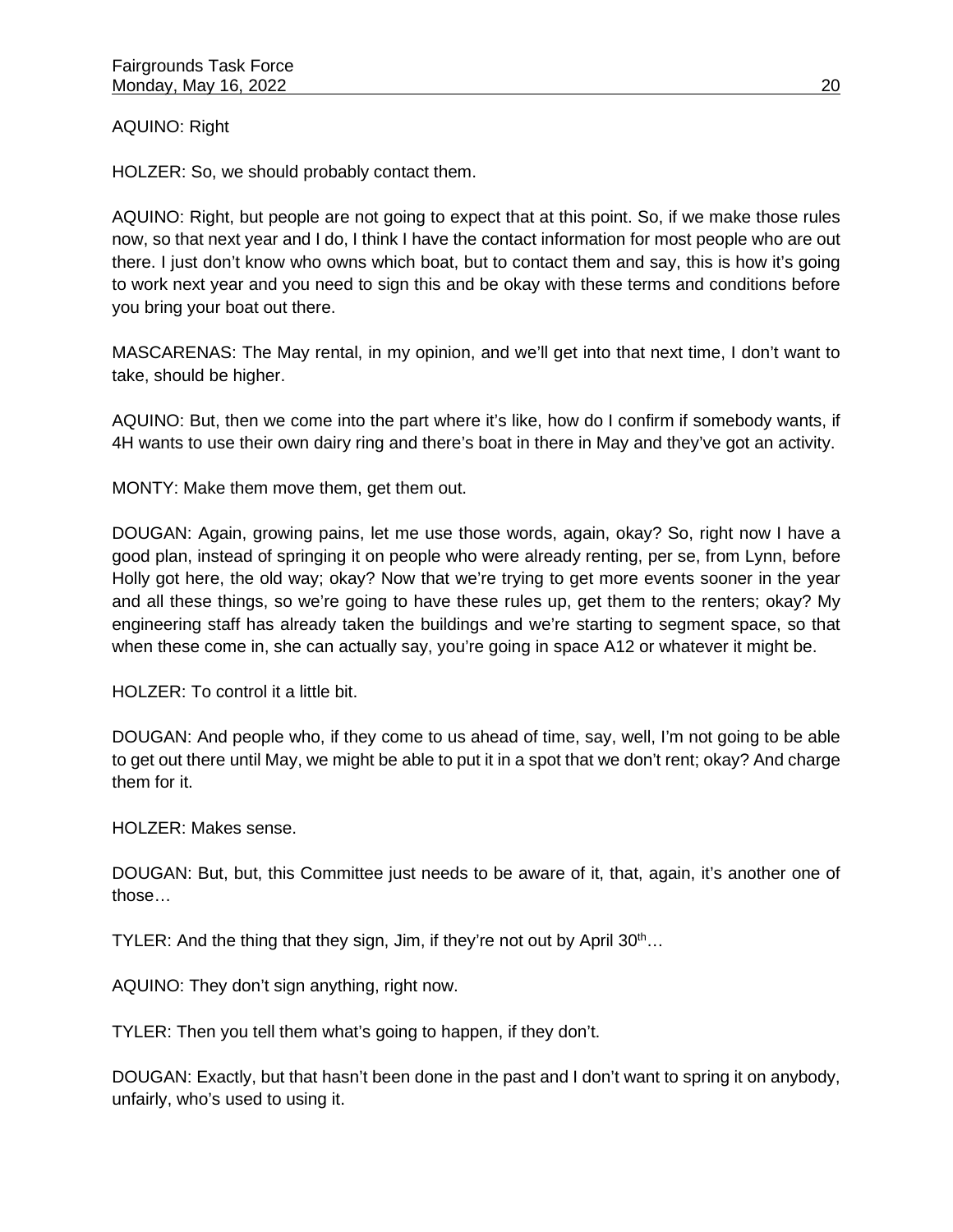TYLER: Agree.

MONTY: Unfortunately, it's the County way, unaccountability. It's the County way, we don't hold anybody accountable. And I think, getting back to that letter, I agree, it should generically go out to everybody that's on our rental list and not just boat owners, just generically send it out to everybody.

AQUINO: Which, by the way, we did not have a rental list until recently, so now we do.

MONTY: But, again, growing pains. But, it would be a suggestion, instead of trying to specifically pick up who's boat is what, we just send it to everybody who has rented space.

DOUGAN: We've done a couple of things, even this last month, like all the bathrooms. We changed out all the locks to passage lock sets; okay? Because, Scott had some keys, didn't have other keys and so we changed them all out to passage lock sets and then we put a little, just a little latch and a key, which is basically the same key as the gates, so that when it comes to Ag Society, you guys, itself, okay, now you just take that lock off and you're not struggling for 50 different keys. We're trying to do a few other efficiency things, too, here. It's hard, all these small events and somebody coming out and wanting it on Saturday and Sunday, you know, if by chance somebody walked by on Friday night, a door we unlocked and they happened to turn the thumb latch, then, now, the next day the bathroom's not open. So, we're, it's just more growing pains as we're still trying to have access, until we get to the point that it makes sense to have somebody out there, full time or part time, all summer long.

HOLZER: Okay, thank you. Alright, that's it for this one, guys. Thank you.

WESTOVER: So, do we get a chance to ask our questions?

HOLZER: Well, certainly, Dennie.

WESTOVER: We've going to be getting a new office, probably a larger Amish shed and we wanted to discuss with this Committee on where to put it, if they had any choices or wanted to hear our choices on places to put it, because, as you know, we lost the Cornell, the office space in the Cornell Building and then we moved the Fair Office into the Treasurer's Office, so therefore we have no Treasurer's Office. We've used the camper, one year and last year we used Scott's shop.

DOUGAN: Yup

WESTOVER: And we wanted our own lockable Treasurer's Office space.

DOUGAN: Okay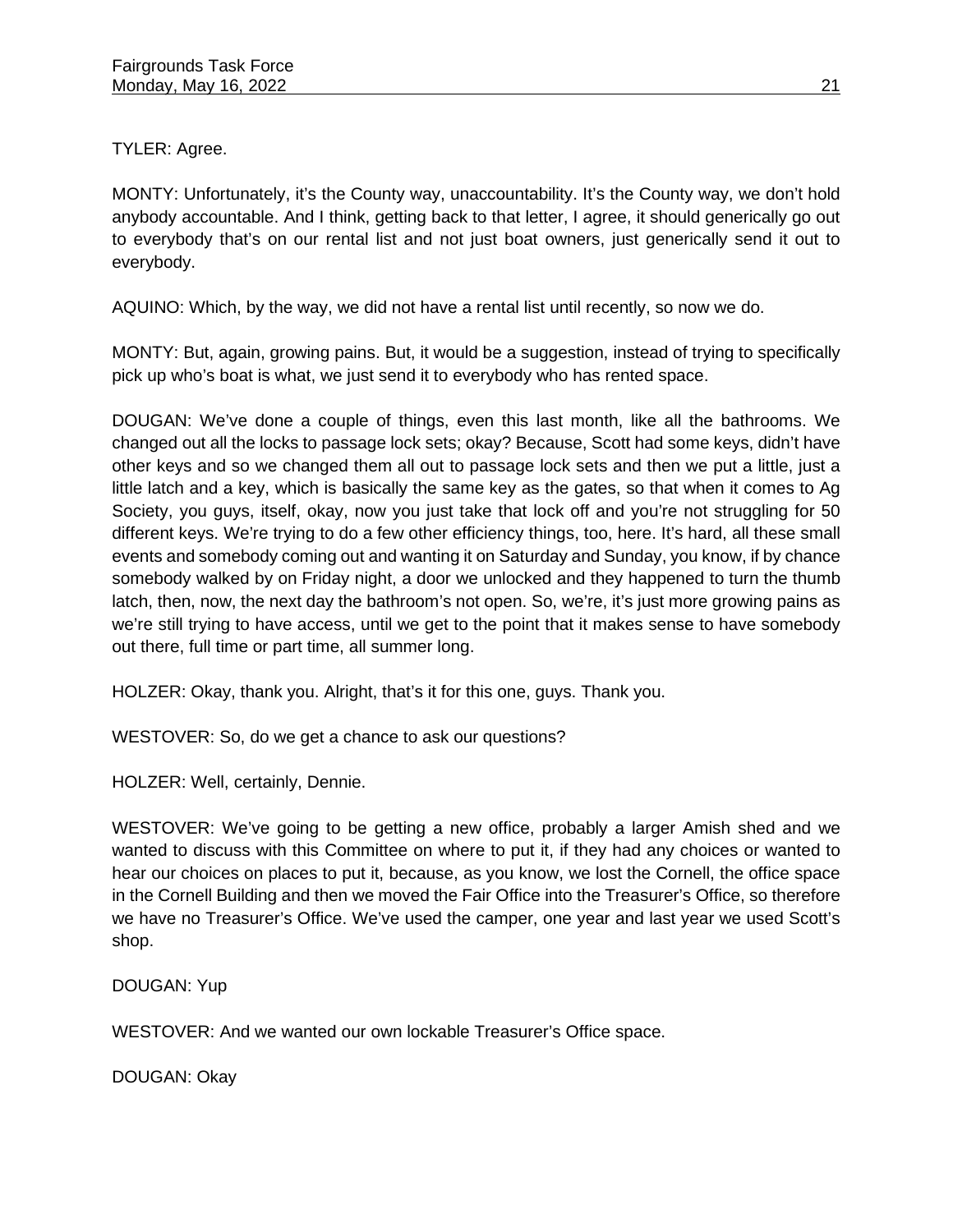HOLZER: How big is the building?

WESTOVER: We're thinking 12x20, 12x18, something.

HOLZER: What's the normal procedure when we allow a building to go out there?

DOUGAN: Couldn't tell you.

MASCARENAS: We show up and it's there.

DOUGAN: So, this is a great first step, that we're going to talk about it. So, I don't know if you want to wait until this next walk through?

WESTOVER: We can add that into the walk through and give you our ideas of where would work best for us.

DOUGAN: Yup, are you going to try and bring power to it, I would assume?

HOLZER: I would think they would want it.

WESTOVER: Yeah

AQUINO: Is it the type of building where you put it down, but you could also move it at some point, if you needed to?

WESTOVER: Yeah, it's going to be an Amish shed, so I don't see why not.

AQUINO: So, that gives you a little bit more flexibility.

HOLZER: Right, but it also depends what kind of power needs they're going to have and the equipment that's going to be in there and stuff like that.

WESTOVER: Yeah, it wouldn't require a bunch of power, you know, maybe enough for air conditioning to run, would be the biggest thing.

HOLZER: What would you have for a restroom, just have a port-a-john outside the building, like you have them through the fair?

WESTOVER: There's no restroom now.

PROVOST: In our current one.

HOLZER: Okay, so you're walking anyways. I don't have a problem with a building going out there. We'll just coordinate it.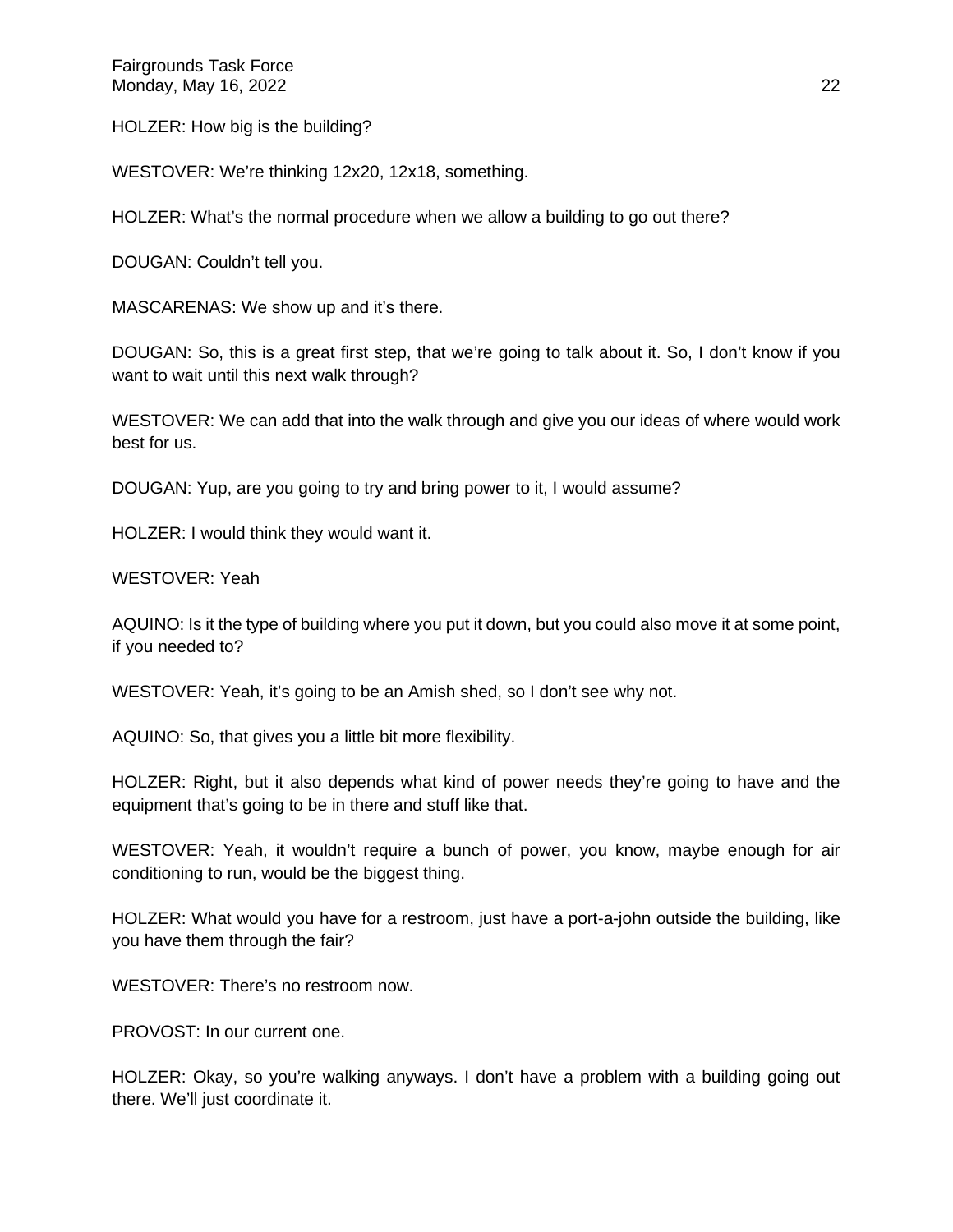DOUGAN: We'll just coordinate it, yup.

AQUINO: What's that little white building that's out there, now, that says, Fair Office on it?

WESTOVER: That's the Treasurer's.

PROVOST: That's the Treasurer's Office.

WESTOVER: That was the Treasurer's Office.

AQUINO: So, is it going to be used for anything?

CHRISTIAN: Yeah

WESTOVER: Yeah, we'll still have it for an office for the Fair Office or put the Treasurer back in there.

AQUINO: Okay

DOUGAN: So, you don't think you'll need Scott's maintenance area, this year, if you get that?

CHRISTIAN: No, we're not going to.

DOUGAN: Okay, that didn't work out?

WESTOVER: It was a little difficult with people coming and going.

CHRISTIAN: We're trying to get somewhere to keep people, you know, when you've got \$20,000.00, it's too accessible.

HOLZER: That makes sense.

WESTOVER: The ice maker, where do we stand with the ice machine, because we really need an ice maker this year, because one of our vendors that's coming, that was part of the agreement, that we made with them, is that we would supply the ice for him.

DOUGAN: Okay

WESTOVER: And plus…

PROVOST: Other people buy it.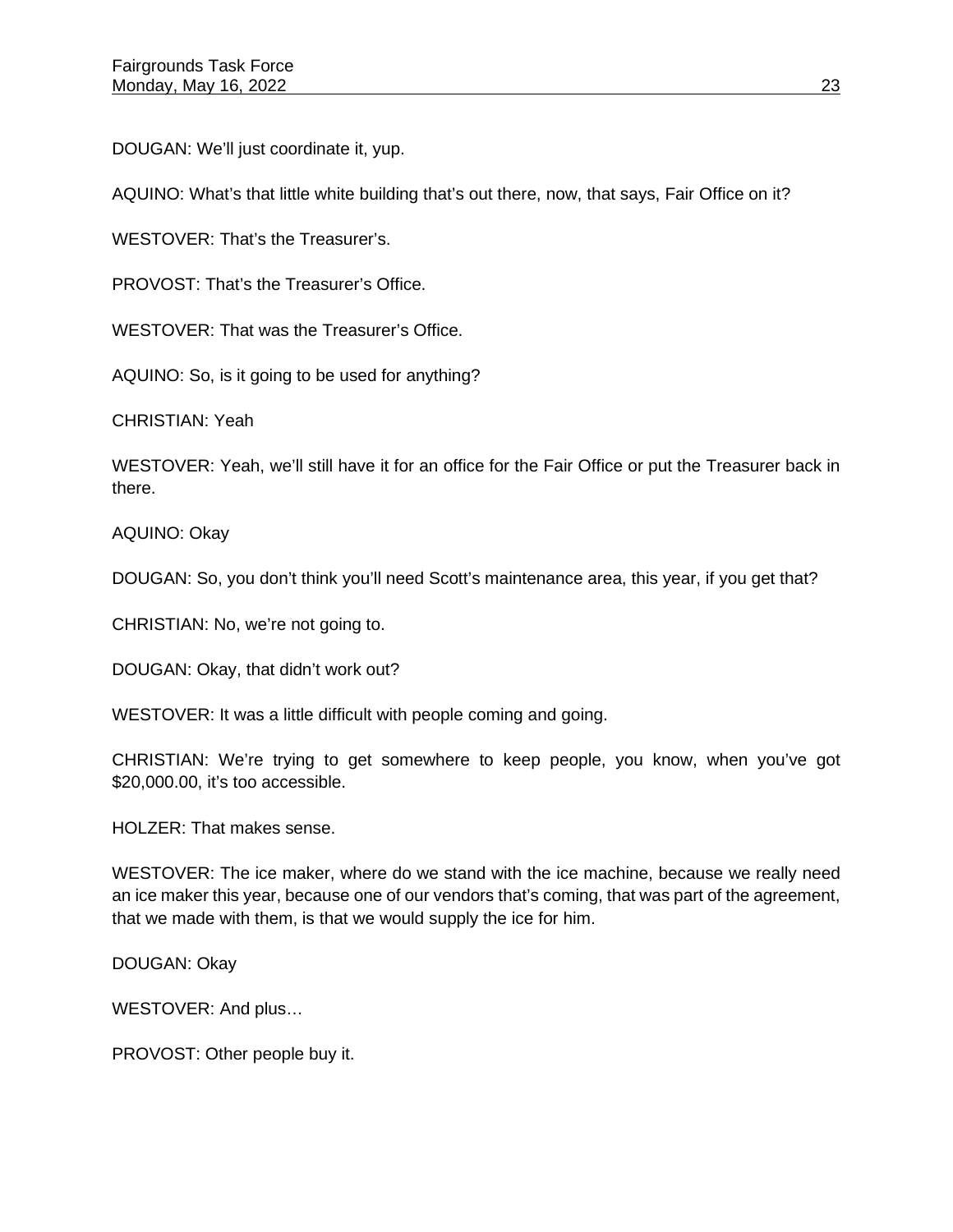WESTOVER: Other people buy it and we had such problems, we couldn't even get ice last year. They weren't making our deliveries to us when they were supposed to and there was just, the mobile station in Westport and the little local stores around, they didn't have any either.

DOUGAN: We let you use an ice maker that we had leftover. The Nutrition Program had a fairly new ice maker they bought, just before the moved, we put a new ice maker in there and then we let you use one, until ours broke down. We left it at the fairgrounds and when ours broke down at DPW, we moved it out and put it over here. So, I've never planned to buy a new ice maker for anybody. The ice maker is only necessary during the Fair, so I'm not sure why I'm…

HOLZER: How much is a new ice maker?

WESTOVER: We've discussed this ice maker before. I thought that there was one in the plans that they were going to try and get us one back.

AQUINO: I saw that it was mentioned in the minutes for one of the meetings for the Ag Society, but I don't think it came before us.

PROVOST: I bought one for our fire department, it was \$5,000.00.

MONTY: You're definitely going to need a commercial one.

HOLZER: Would we have a need for an ice maker for other events out there, Holly?

AQUINO: Not what's currently on the calendar.

DOUGAN: Maybe in the future, but what's currently on the calendar, no.

HOLZER: So, if they don't have an ice maker for this year's Fair, how are we going to coordinate trying to assist them with like getting some freezers out there for bags of ice, ahead of time and stuff? Because, we did give you some ice from the Nutrition.

PROVOST: The Nutrition Center.

HOLZER: Because, I remember us, my going out there and having an 11<sup>th</sup> hour need.

WESTOVER: Well, this is what I was told, I was told that that was kind of a partial, it was a partial deal. We bought a commercial ice maker and then the compressor burned up on it or something, but then the County had one, so they took, we took parts off of theirs and we made one between the entities. The one that was in there, so for a while, we thought it was our ice maker, correct, Scott? Am I speaking out of turn?

CHRISTIAN: We thought it was ours.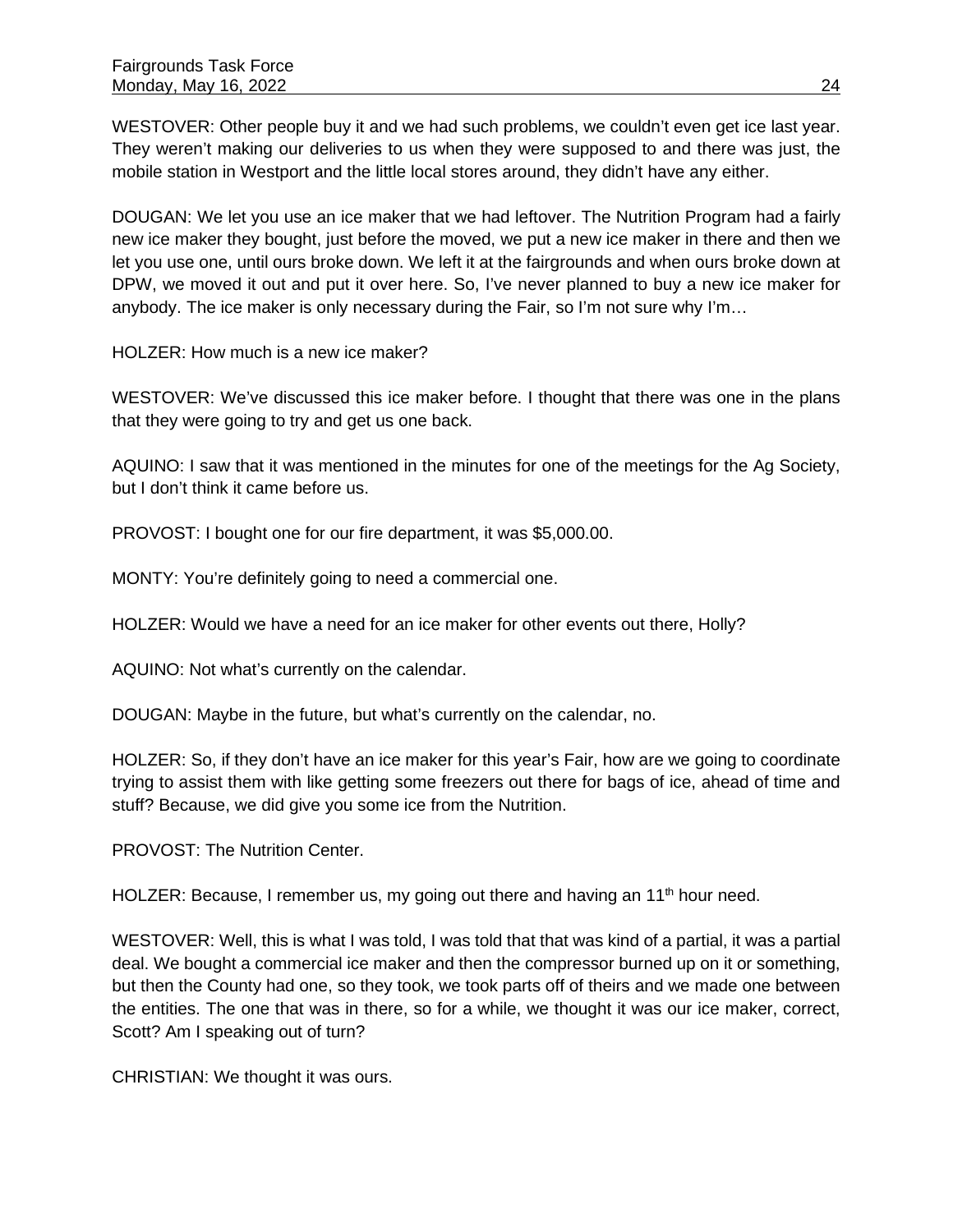WESTOVER: You know, we thought it was.

HOLZER: Are you guys in a position where we could split the cost of a new ice maker? It's \$5,000.00, I'm not saying the County, because everything I tell you has to be approved by 17 others.

CHRISTIAN: So, if we could get some help with a grant, we got \$10,000.00 Covid Relief and I know that, sitting there, we talked about it. We just don't have anybody on our Fair that has the time to every time we get into the Gateways and we get it all figured it out, by the time, we get kicked out.

HOLZER: Are you talking about the bigger grants?

CHRISTIAN: No, it's a \$10,000.00 Covid Relief Grant.

HOLZER: Who from your group could we get to be your rep to Community Resources, if we're able to set something up? Because, that would be a perfect use of your \$10,000.00, instead of giving it back.

CHRISTIAN: Well, I've talked to somebody about it, but I don't want to say until they definitely say they'll do it.

HOLZER: And as soon as you know, you email both Holly and myself, maybe we can move that along. Because, to leave that money on the table to give up that money, it's crazy not to utilize it and that could take care of buying the ice maker.

CHRISTIAN: Right, for sure.

MONTY: You might want to research where you would get an ice maker and how long it would take to get one, too.

CHRISTIAN: Yeah

MONTY: Because, right now moving into this heat that we've already had, they'll be going fast.

PROVOST: Yeah, it took me 6 weeks to get the one that we just got.

HOLZER: Could you check on the availability, well we won't know until the money, but could you check on the availability of it?

PROVOST: Oh, yeah.

DOUGAN: That's something that's usually under State Contract and there's a big discount on kitchen equipment when it's under State Contract. The Nutrition Building, most of the equipment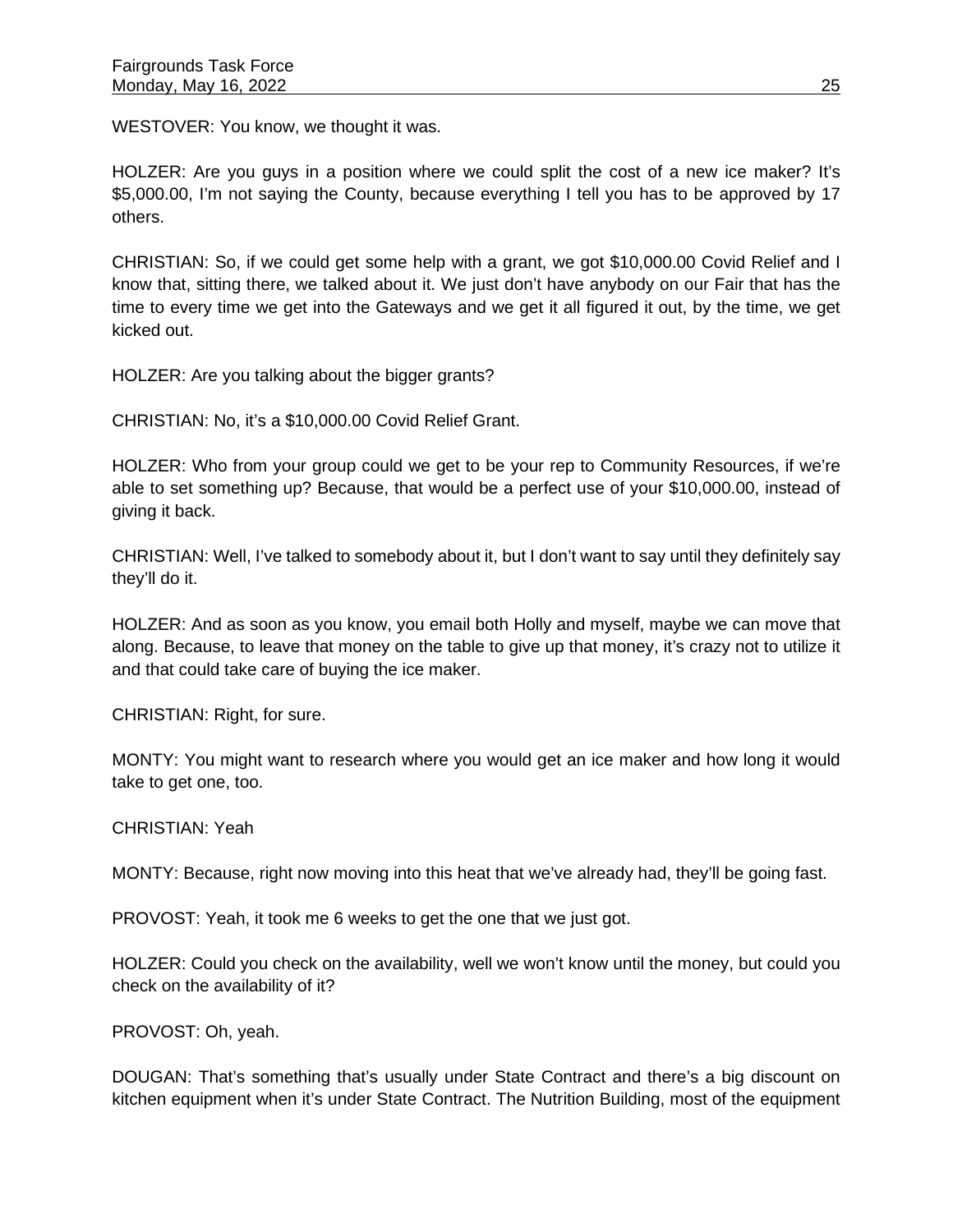was on like a 52% discount; okay? When we bought all that, so we can work, I can work, I'll ask Linda Wolf to help a little bit. I can ask her to find that, also and see what both availability and the timing through State Contract.

WESTOVER: So, therefore the County would have to purchase it?

DOUGAN: Probably the County would have to purchase it, at that rate. I'm not telling you we are. That's not my decision to make, but I can research it.

CHRISTIAN: Right, so with that being said, when we had Community Resources help us before, when they'd call down and say they were from Essex County and blah, blah, blah.

#### HOLZER: Yeah

CHRISTIAN: The Ag Markets, oh, it's the Fair's grant and whatever. Well, administration, has changed where we deal with Ag Markets. It's Kelly Young, now, which was in the Horse Breeders Association, before and she was on our last district meeting and she is very understandable about different situations. I think she's going to be a lot, they're going to be a lot easier to work with. She actually did a handout of a checklist and stuff where we couldn't get before, you have to be registered in the Gateway before they talked to you and if you don't know how to do it, you don't know how to do it. So, I think we have a better shot at doing it and I think \$10,000.00 is a more number where, not a \$100,000.00, you know what I mean? So, it's more, we can doable, you know, if we had to pay and wait for our money we could, do you know what I mean? I just don't know how we're going to get money back to the County.

HOLZER: Let's do this, let's see how much a new machine would cost and maybe it's something that we can coordinate a cooperative type deal, to just get the ice machine.

#### CHRISTIAN: Right

HOLZER: So, let's try that.

MONTY: So, if it was an issue, can't Community Resources be the administrator of that grant?

HOLZER: Not under, no.

#### MASCARENAS: No

HOLZER: So, under the big grant they got, they were a huge pain in the neck, the State.

MASCARENAS: Local governments weren't eligible. They were granted directly to the 501c3.

HOLZER: Yeah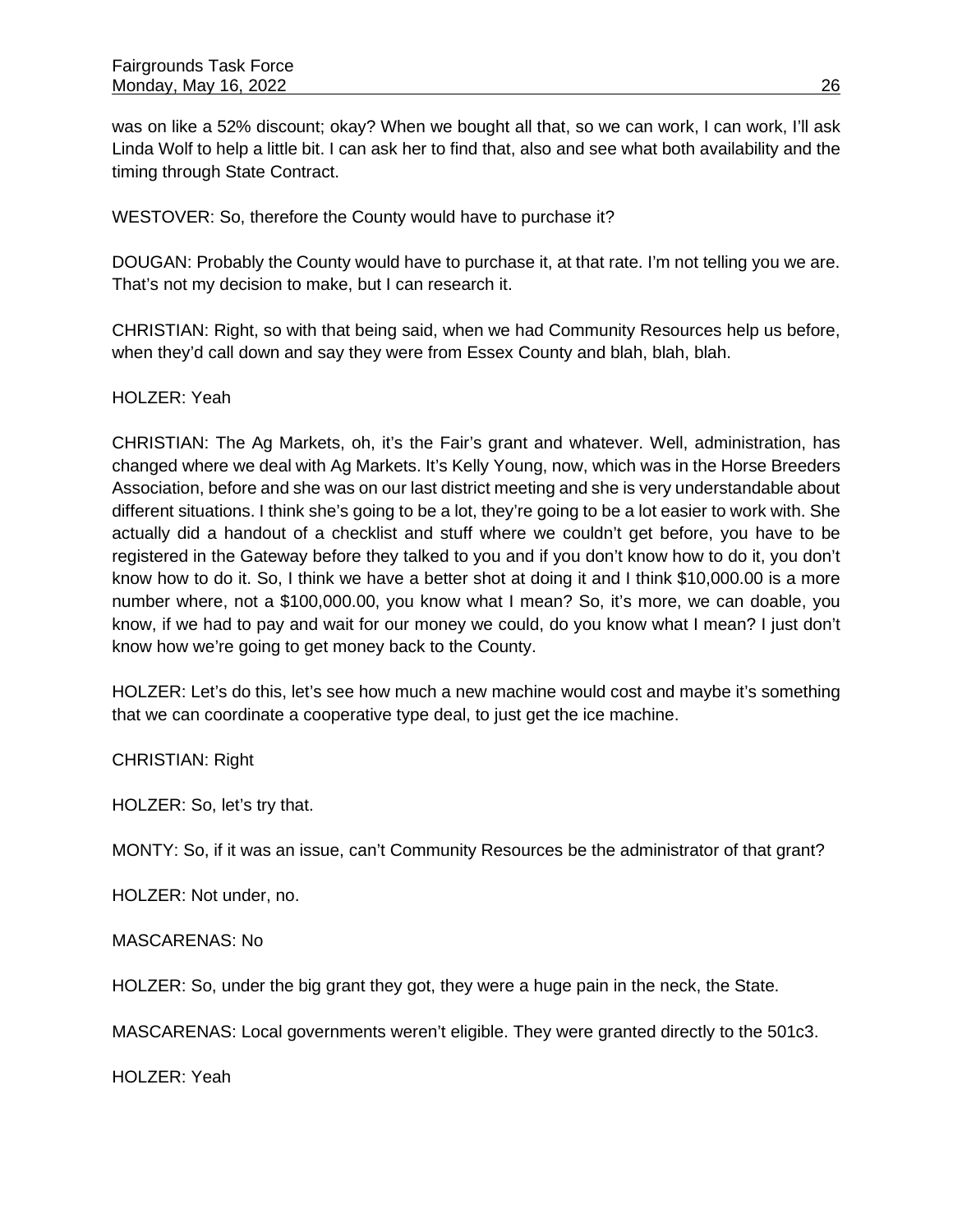MONTY: Gotcha

MASCARENAS: So, being a volunteer group, it's difficult; right? To put in the time, whenever Community Resources would contact Ag and Markets on that, they just wouldn't work with them, because they weren't a representative of that agency.

HOLZER: Well, some of the bureaucracy of that stuff is complicated for us, so I can't imagine being a volunteer trying to figure it out.

AQUINO: But, there may be other organizations that can help you with grant writing, like try the Cloudsplitter Foundation, because I think they have people that would kind of help walk you through it.

CHRISTIAN: It's non-competitive. So, it's not really the grant writing part, it's just to do the paperwork.

MONTY: It's the administrating the Grant Gateway, which is a nightmare.

CHRISTIAN: Because, it seems like anytime we get there and then, oh, our Workman's Comp, so you have to restart it and nobody uploads those forms in a timely matter.

HOLZER: So, Dennie, do you have anything else?

WESTOVER: Yeah, we're basically running out of inside space. So, we also wanted to ask permission about, possibly, in the Egglefield's building, where the two garage doors are, if possibly, if need be, about building some temporary walls between those. So, that would be more inside, sellable space. We wanted to get the County's permission.

HOLZER: So, how do we normally work that?

AQUINO: Can we park boats in there, if you do that or no?

WESTOVER: Well, it could hinder you or it could help you, really. You know, because they do have the doors on them.

AQUINO: I have seen, because right now they're kind of parked this way and I have seen photos where they are parked this way, depends on the size of the boats. We have some really big ones in there that fit nicely, but they wouldn't fit the other way around.

WESTOVER: Well, if they became a permanent wall in there, basically, maybe, what you could do is somebody that had a classic car. You know, it could become lockable.

AQUINO: They use the dairy barn, now, for that. We only have 2 classic cars that get parked out there.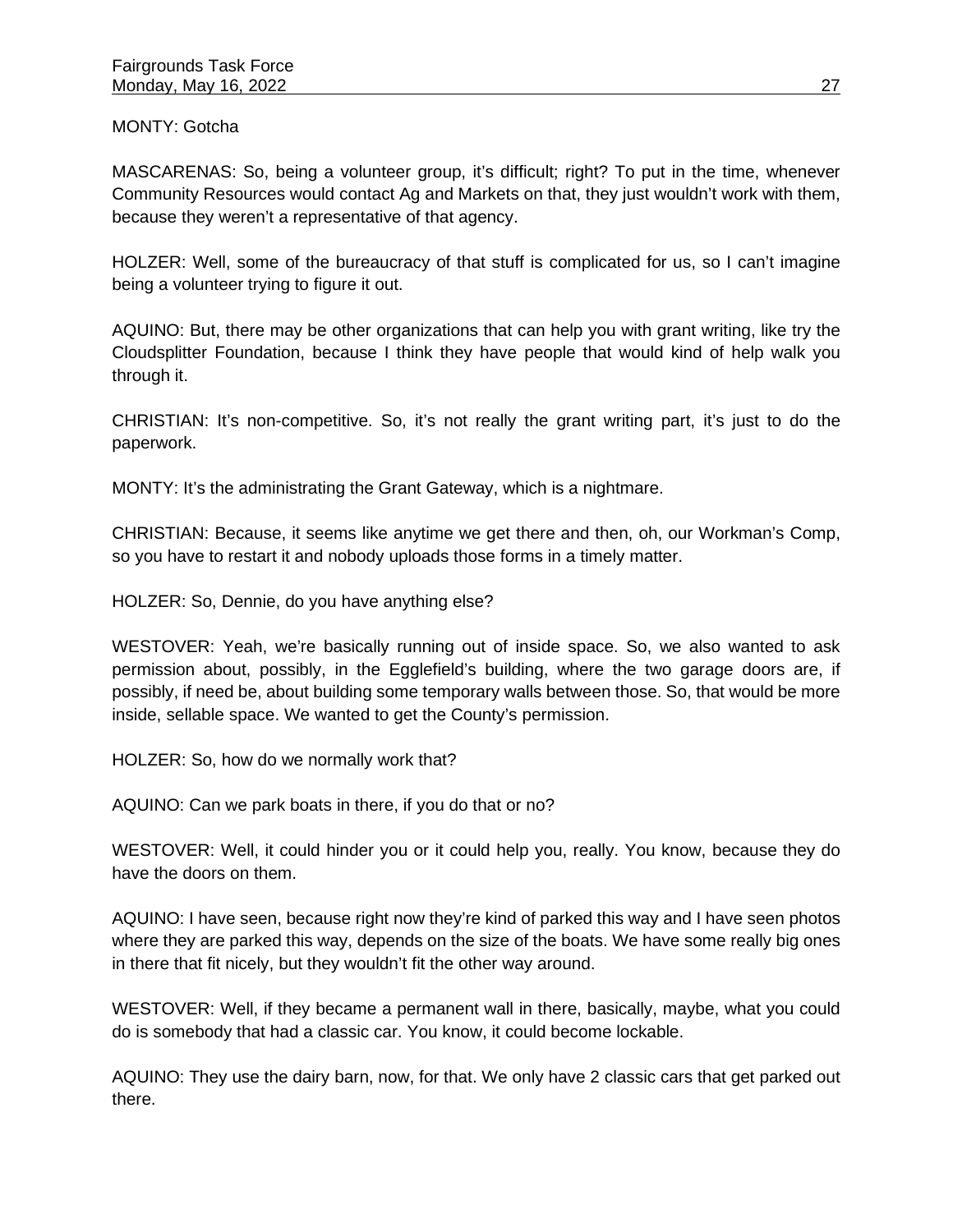WESTOVER: Well, you used to be a lot fuller, until you took all your space with the County buses and that's a fact.

CHRISTIAN: It was designed to put a wall there, when it was built.

HOLZER: So, what would be the normal procedure, Jim, for allowing a wall through there?

DOUGAN: We would take a look at it, at a plan or something and this Committee would say aye or nay. I mean, last year, you guys built the washing station up by one of the horse barns, so basically came to this Committee, this Committee said, okay, you know and then basically that's what's that it would be.

HOLZER: Before I say either way, just mine, when we do walk through, you can basically show me.

WESTOVER: It could benefit the County, as well.

CHRISTIAN: Yeah, it should just be a portable wall.

WESTOVER: It could be portable or it could be, you know, something to divide that up, so the County could, you know, you would be renting your own space. Maybe you could charge more for square foot for it or something like that.

PROVOST: Our boat raffle that we just did, they want, we did it with the Fish and Game League and they want to do improvements down in the conservation area and they gave me a list of what they would like to do. The money that we raised is not going to cover all of this. So, we may get some sponsorship or whatever. But, they want to fix a roof on one of the buildings. They would like to put, like, a cement walkway around the outside for the handicapped to go to all the buildings and I know there's like a handicapped ramp on the buildings and whatnot, so I'm not sure if we're allowed to do that and then something about they want to fix the fish tank building; which I don't even know what that is. So, we would help them with the money that we raised to try and fix all of these things, if it's okay to fix them.

AQUINO: I assume the fish tank building is that one…

PROVOST: It's kind of open.

AQUINO: They're mostly lean-tos.

PROVOST: Yeah

AQUINO: But, there's one that's actually enclosed and it has this wooden thing that looks like a wooden fish tank, but it's very dilapidated. So, I'm not sure that's what that is or not.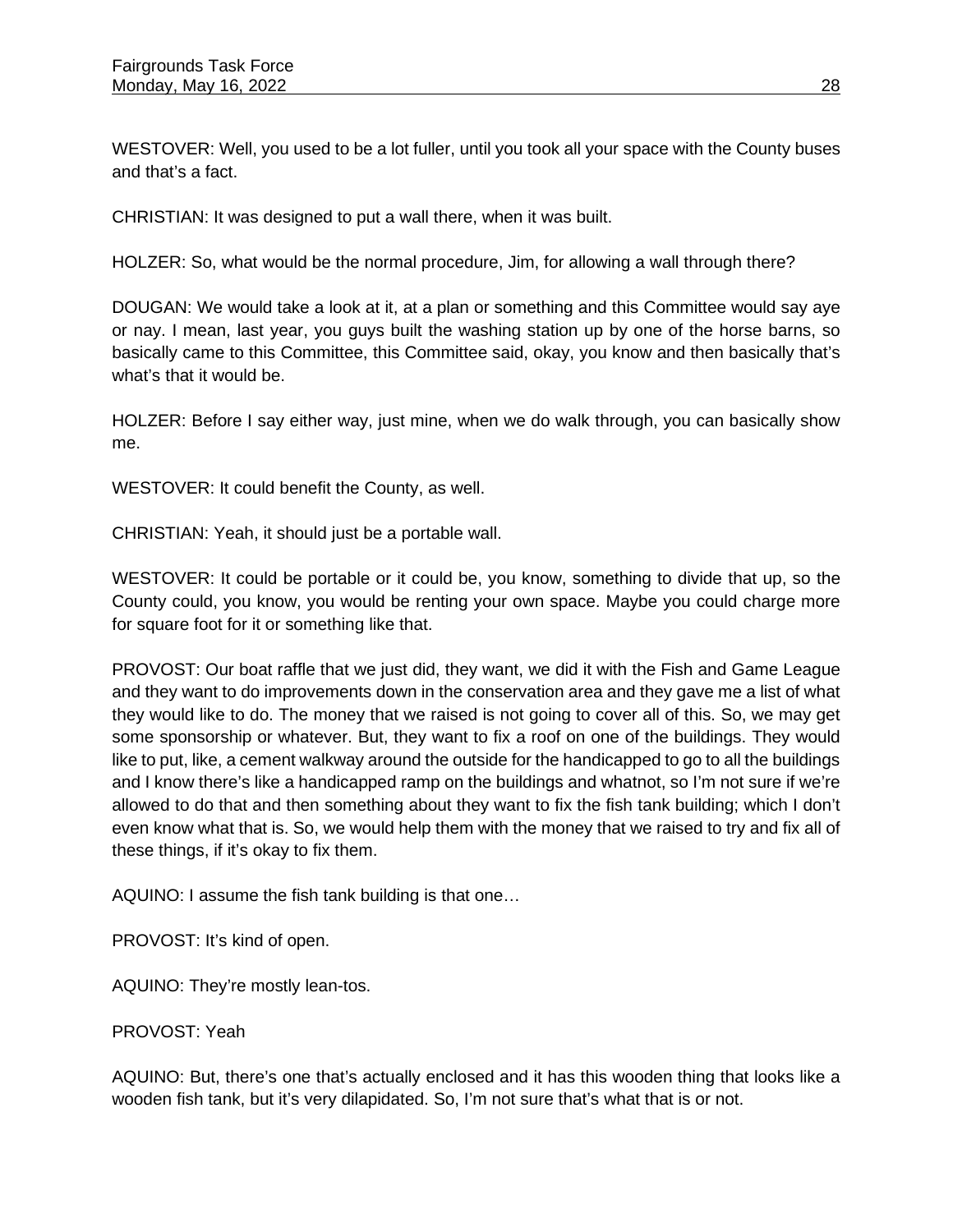PROVOST: I mean the most expensive things are going to be the walkway and the roof of the building, because that building leaks and we raised them \$1,500.00 to get started.

HOLZER: That'll get you a bundle of shingles.

PROVOST: Yeah, so needless to say, but apparently they have some money that they can put in, as well, but they're limited, as well, that's why we raised the money to help improve that area.

HOLZER: So, in the past do you getting a written plan from people like that and then?

DOUGAN: We should have some kind of a plan. For something like that, it sounds, even if it's a scope of work, probably is fine, a sketch and we can work with that. Regarding the conservation area, Holly's been trying to get a key from people that have the conservation area.

PROVOST: That would be George Tefoe, Jr.,

AQUINO: Yeah, he said he would get me a key.

DOUGAN: She's called, she's called and she's called.

PROVOST: I'll get it.

AQUINO: Okay

DOUGAN: And so, you know, are they our buildings? I'm assuming they're our buildings.

PROVOST: They're on the grounds.

HOLZER: Yeah

DOUGAN: So.

AQUINO: We should have access.

HOLZER: If you don't get a key, just change the lock then.

DOUGAN: Okay, it's just.

HOLZER: So, just one final thing, anytime you want to like, to make sure I'm prepared for the meetings, just jot me an email, text me.

PROVOST: You got it.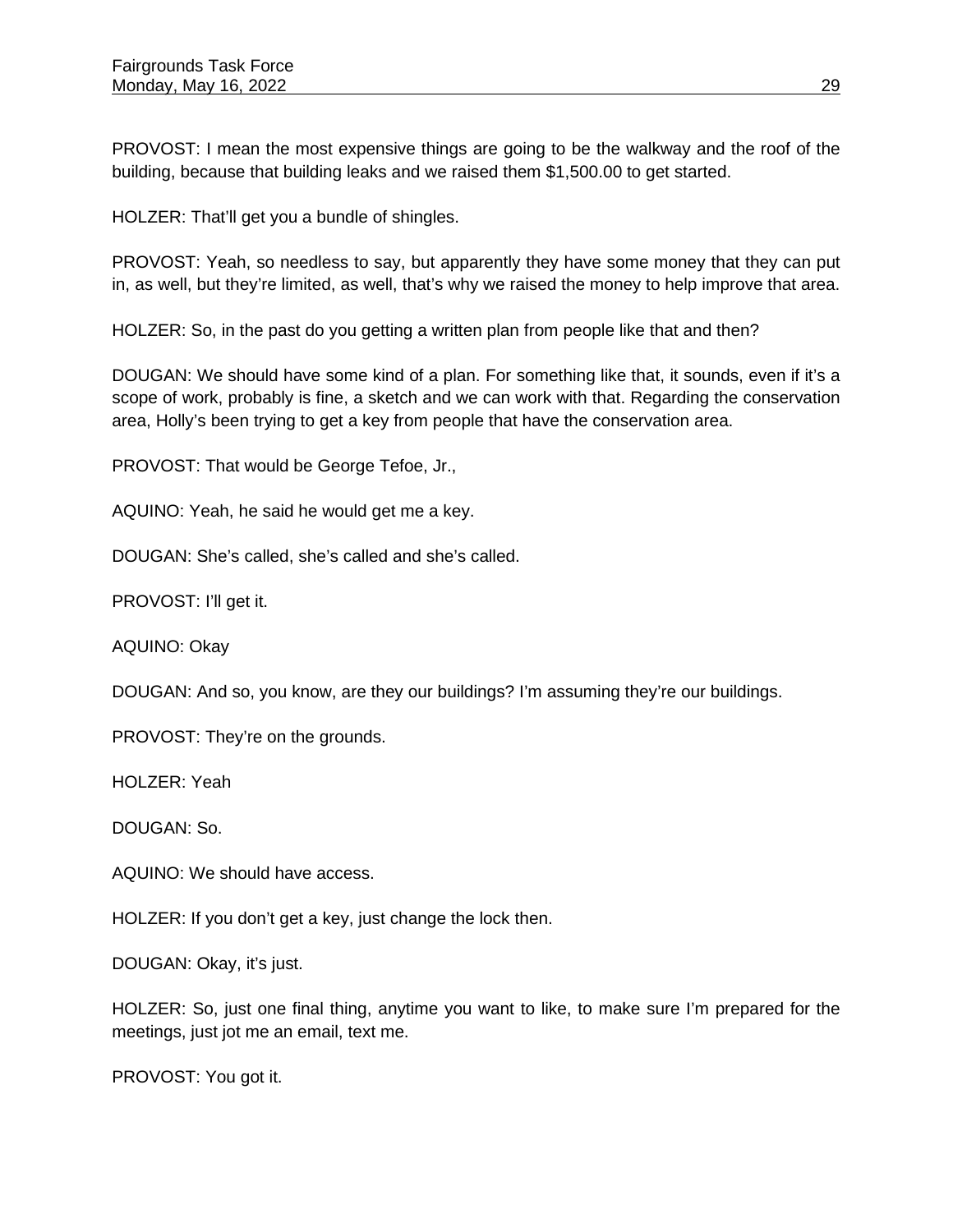HOLZER: Saying you want to talk about A, B, and C, just so I'm a little bit more heads up on stuff, because I wasn't aware that you wanted to talk about the ice machine and all of that. Which I don't have a problem with it, I would just like to be a little better prepared.

PROVOST: So, I mean, because there's other improvements that need to be. I mean the State Police Building looks like it's going to fall off a brick, because that's all that's holding it up is a cement brick and I brought it to the State Police's attention, last year. So, they're aware that that building is not really safe.

HOLZER: Were they the ones maintaining it before?

PROVOST: No idea.

HOLZER: Okay

AQUINO: And also do you have plans for Sire Stakes money, because don't you every year, you reinvest that into something?

CHRISTIAN: Yeah, we're going to do a, I've talked to Jim about it, a lean-to to park the manure bin in, because it has to be covered.

DOUGAN: We talked about this before. Some kind of coverage, at one point we talked about.

CHRISTIAN: It's going to be similar to a wash rack.

DOUGAN: We talked about a concrete pad, slab and then that. But, we should finalize that, but that's what we talked about, yup. That way you can keep it covered.

CHRISTIAN: That's what I've asked for the money for.

AQUINO: So, next meeting, next month, I think we were scheduled for Tuesday, June  $20<sup>th</sup>$ , because the  $19<sup>th</sup>$  is a holiday.

HOLZER: We're going to kick it a day or two beyond that.

AQUINO: That week, hopefully?

HOLZER: I want, kind of, just to be, that's our morning, not trying to do like 3 other committee meetings.

AQUINO: Right

WESTOVER: So, you don't have a date picked?